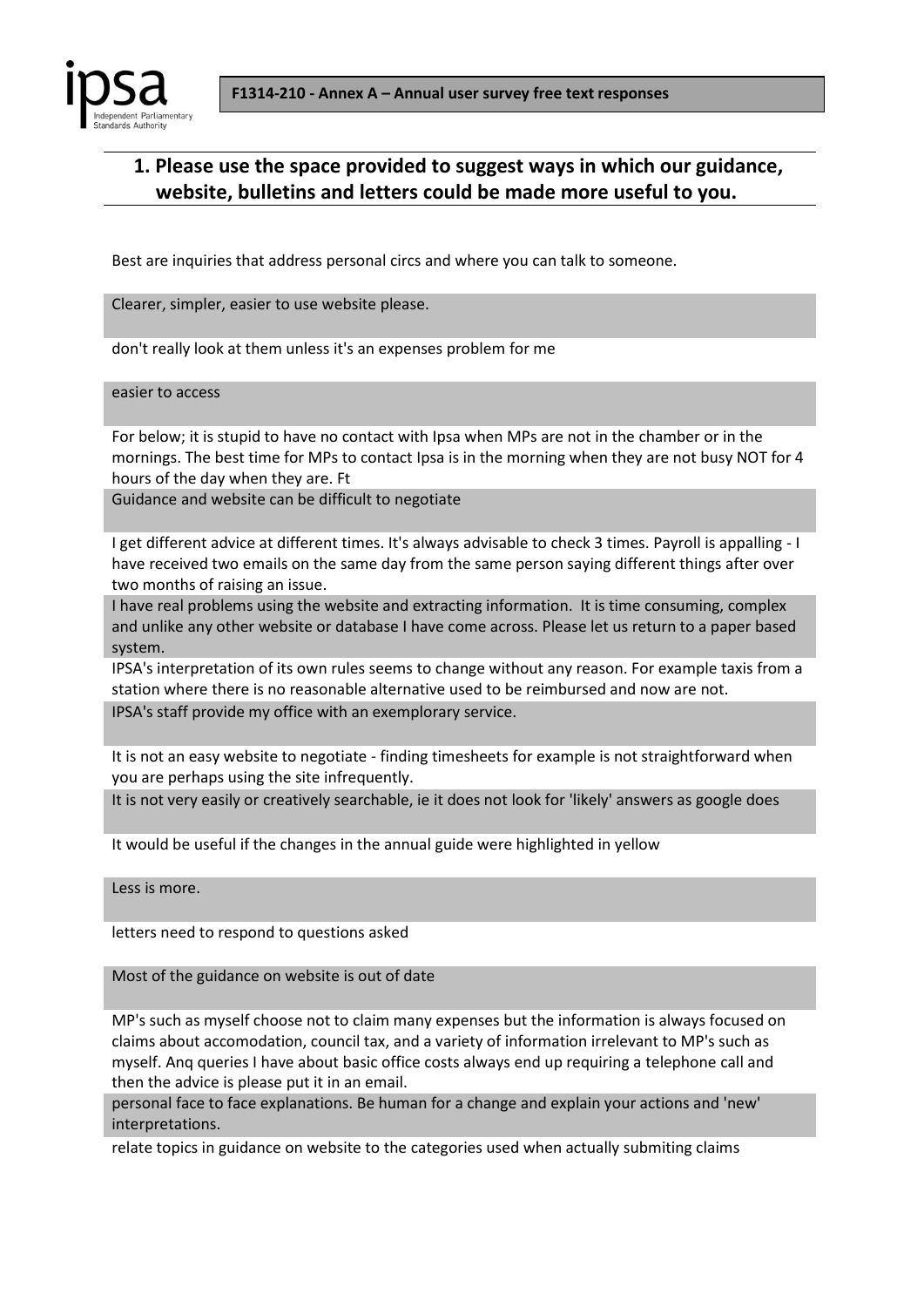Speaking to someone actually more helpful

The content on the website is important and useful but the website is not easy to navigate and could be much improved. It is not obvious what is there and not easy to find. Many times I have discovered I have done something one way only to discover later a much easier way existed or a form existed for the purpose.

The guidance we receive is too limited; I have repeatedly asked about how much I can spend on certain items or if I can purchase items or services only to be told that I have to claim then find out. This is extremely unhelpful. The information contained in the bulletins is very useful however difficult to find elsewhere. The website needs to be revmaped to make it much easier to find the information required. I suspect this would also reduce the calls to IPSA.

The search function on the IPSA website is poor and hard to find relevant documents. IPSA Guidance is occasionally useful, but given the labyrinthine system it needs to be better. References to how to apply the guidance to specific claims would help. The so-called Help function when logged in and processing an expense claim is worse then useless - as admitted by IPSA staff when in conversation with them. Many of the search terms offered on the right of the page are irrelevant to functions that the system is offering. That is probably associated with the fact that the claim system itself is the least user-friendly piece of software it has been my misfortune to encounter in 22 years of working with computers. The tone of letters [Redacted] is high-handed and arrogant. It might encourage a mutually beneficial approach that would help MPs help IPSA do their job if [Redacted]. the truth is that i dont really engage with ipsa at all. it is clear that recovering that money you allow us to recover is just too time consuming. so i pay one of your former employees to do so.

The website search function could be improved, and more afvailability of forms for online completion for staffing etc

we want to follow the rules and they keep changing however we are notified please be consistent

### Website is confusing

Website is not very user freindly whilst the guidance can be confusing. The bulletins are generally useful whilst the letters being specific are of use on most occassions.

Website search facility not great, and what you need isn't always in the most obvious place e.g. staff forms and payscales, HR info etc.

you need to be much less bureacratic and streamline the amount of work necessary to make a claim. It cannot make sense to spend more on administration than you are claiming on expenses!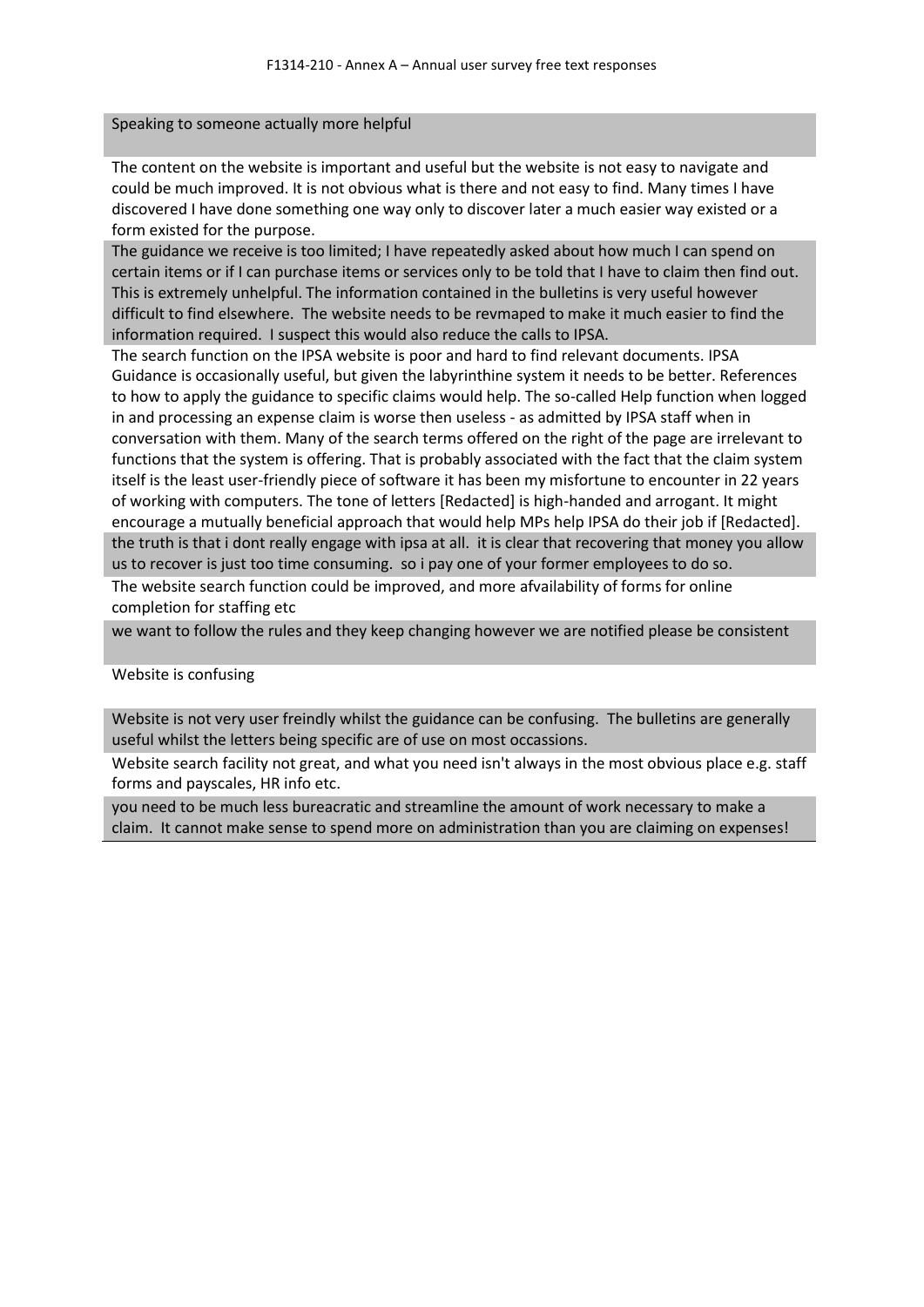## **6. How can IPSA assist you to make the most of the payment cards and direct payment options?**

,y office manager is probably aware of and has used the payment card for some more of these options.

a clear bulletin listing what is acceptable so that we can pin it to the office wall - some of these expenses are infrequent and it's easy to forget. Anything that avoids money going in and out of my personal bank account is an improvement. It can be very hard to juggle payments sometimes. We generally only purchase certain itmes at certain times of the month so that I can ensure my account does not go overdrawn.

a tutorial

allow direct payments to BT by direct debit - would save IPSA money and me time.

better communication with my office

brie summary of how to use the card and for what purposes it can be used?

COuld you allow accommodation utilities to be paid by card?

Helpful info and training for staff - especially when proxies change, as the induction info is awful!

I am discouraged from using the payment card because of the long delay between using the card and having to submit receipts to reconcile use of the card which makes it very hard to manage claims for fear of making an error in using the system after so much time has elapsed between travel, for example, and reconciling the card. (It is rarely possible to know what time I will travel so it is rarely possible to use the payment card for my weekly travel and chose low fares). This could be resolved by allowing claims to match expenses incurred rather than require separation of expenses incurred on anyone journey, eg. taxi and train fares. This makes it very hard to keep track of claims a symptom of the system being established for the benefit of its administrators I suspect. I use direct payments for stationery which works well. That should be extended to bespoke stationery as quickly as possible.

I am happier not using direct payment options

I am reluctant to use my payment card because IPSA's email reminders to reconcile claims regularly do not reach me and IPSA then threatens me with suspension of my card; the whole process is working badly.

I would use payment card but it means more admin time

Increase use to include rent (office and London accommodation) paid on payment card

keeping members up to date with all information. Perhaps simplifying the payment card reconcillation process.

List as simple and clear as the one in this questionnaire, clearly flagged up on your website

Make it simpler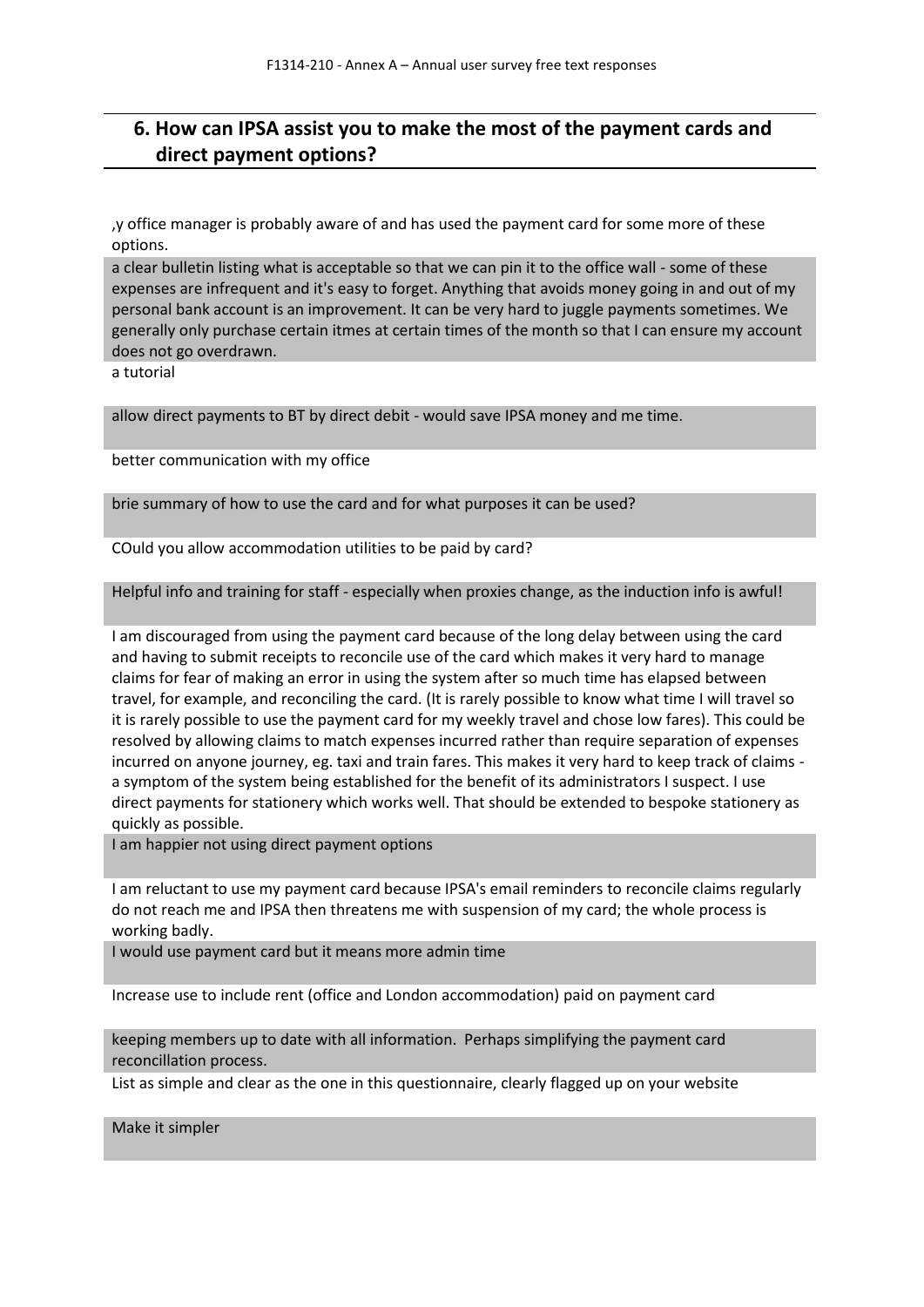mobile phone bills would be helpful also software

Rather than turn down claims for bills perhaps they could call MPs and advise them of the options to pay direct. I was unaware that these direct payments were possible even after several conversations with people who never mentioned this as an option.

Remove the much maligned expenses system completely and hence remove the bureaucracy inherent in the system and the need for an overly bureaucratic and financially expensive and inept organisation - IPSA. Paying MPs a monthly allowance to include salary, travel and accommodation etc., but not staff or office costs would cut down time wasted by MPs dealing with IPSA and reduce the burden of IPSA (£7MILLION + PA?) on taxpayers

Stop blocking the card

The limit is too low if you travel every week. It is also not recognised by a number of companies, ESP TV licence.

The payment card is great apart from the tedious work involved with the forms at the end of the month which are often duplicating the information. Great to have the card but any work you can do to simplify the claim form would be appreciated.

The use of credit card for all payments would greatly improve the scheme costs and efficiency. MP's would still provide invoices as they do at present and money could be clawed back if spending was not correct under the scheme.

There are some inexplicable exceptions to the types of bills that can be paid with the card. This wastes time and causes needless confusion

There have been many mistakes with my simplified payment arrangements for my office landlord that I have decided not to use that for anything esle. It has made for more bureaucracy and difficulties not less. Getting it right would make a big difference to me.

Why can we not pay for data information commissioner by IPSA card

widen direct payments to cover car parking monthly fees etc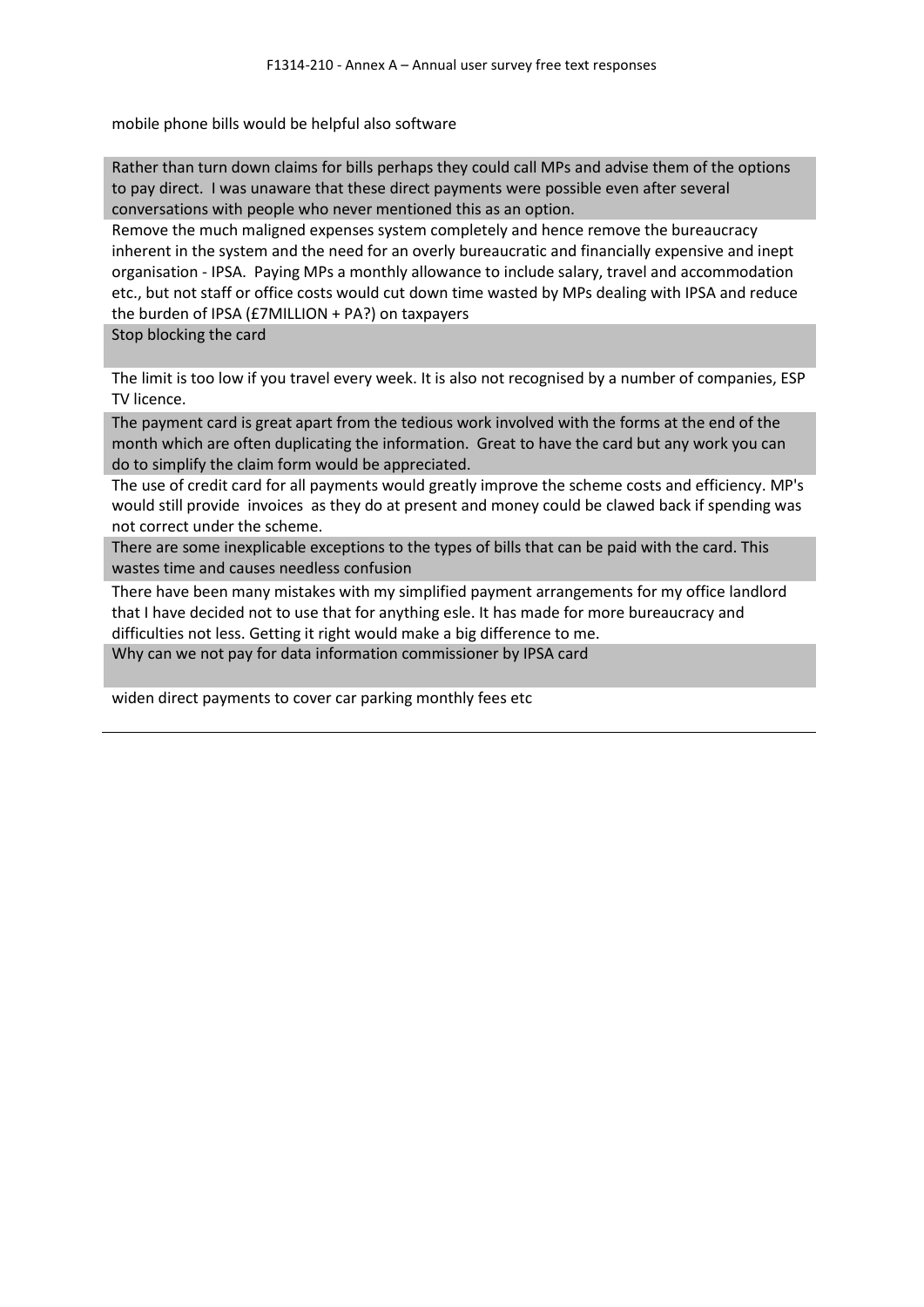## **7. What changes to the expenses system would make it easier to submit your claims?**

A contemporary system with efficient workflows.

A less clunky software system

A much simpler system for mileage claims

A paper based system and repayment within working days.

Able to use the card at more retailers. Amazon for example where we often buy our disability guides

as per previous answer... and the rules not being re-interpreted after 3yrs. Remove the much maligned expenses system completely and hence remove the bureaucracy inherent in the system and the need for an overly bureaucratic and financially expensive and inept organisation - IPSA. Paying MPs a monthly allowance to include salary, travel and accommodation etc., but not staff or office costs - would cut down time wasted by MPs dealing with IPSA and reduce the burden of IPSA (£7MILLION + PA?) on taxpayers.

Because my Proxy administers all my expense claimss

do away with the lot and set a figure aggrigated on previous years costs

er... not expecting us to enter the data. a paper based system? somethign simple.

Even greater use of the payment card/direct payments

Get rid of all the different codes on your remittance advice notes (four different codes on each, only one of which is the actual IPSA form code and even that's disguised with seven extra digits) and put useful information on it, like which account it is being paid to so that I know whether to check my own account. It would also make things easier if the narrative notified to the bank said something other than just 'IPSA' and if the remittances didn't group different payments so that the totals that showed up on the bank account don't match the ones on the forms (meaning you have to open each remittance attachment to try to work out which one the item on the bank statement actually is). It would also be helpful if the emails the remittance advice attachments are attached to gave some information too, preferably the form code, so that you don't have to open every attachment to find out what it is even if it turns out to be an automatic payment you don't need to worry about. Also PLEASE allow more flexibility to proxies, for instance to generate staffing budget reports and see all the forms on the website, whatever stage they are at in the process. I know these contain salaries but it is our decision to allow one staff member to access these who manages our budgets and performs the function of an HR member anyway. Two golden keys would be good too - one for each office. And an easy look-up spreadsheet reports, one for each main IPSA budget heading, listing all expenses by form number, with notes fields for our use and the status of each claim would be good, although we've done this ourselves in our office.

Having not to fill on the time wasting reconciliation as the electronic statement has the information stated for all to see. All we do is duplicate an electronic sheet that is already transparent and accountable for the sake of it. Total waste of time.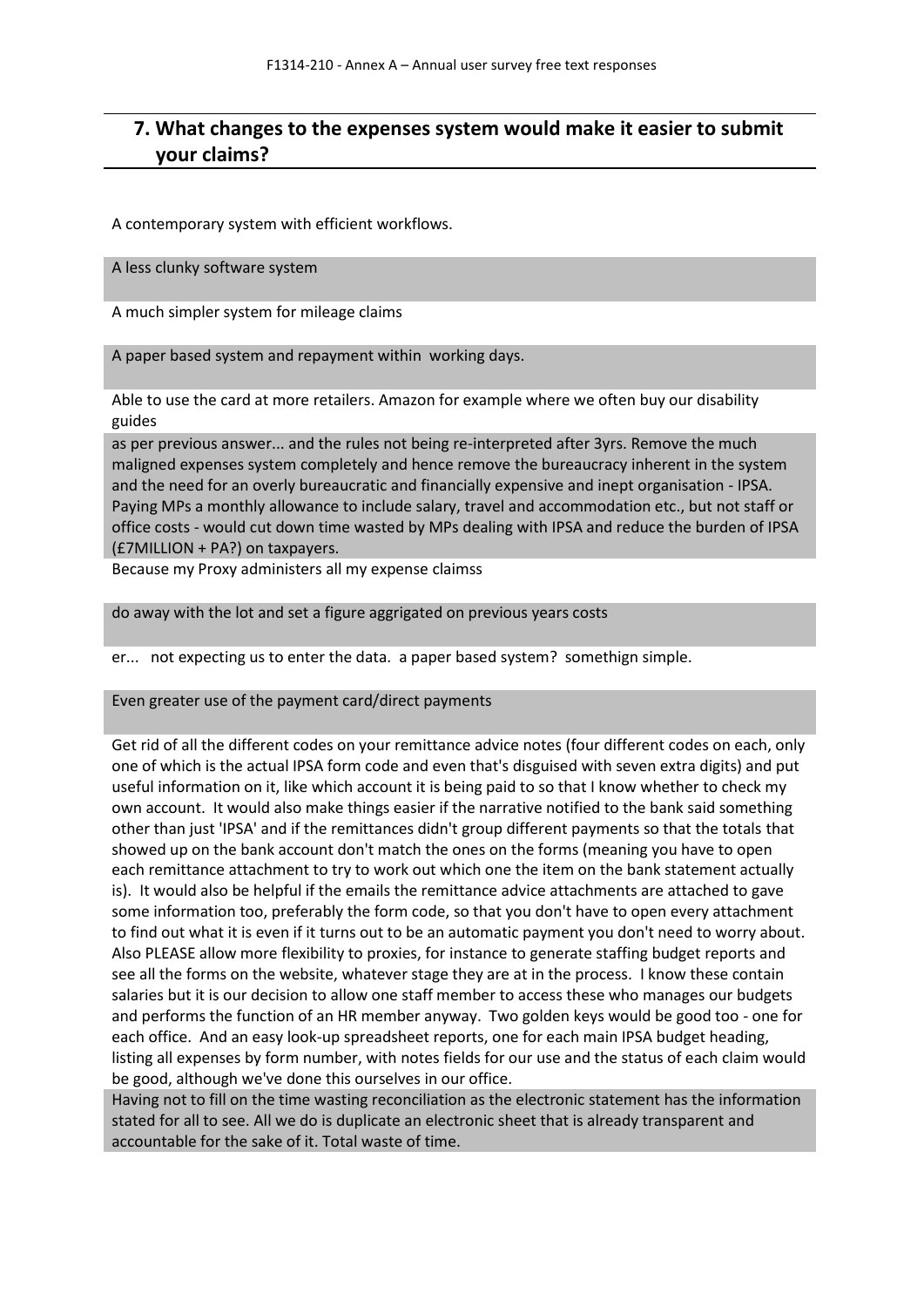I am having difficulty making a claim for office costs under the disability budget.

I find the mileage claim between constituency and London laborious to use. Why can't the system recall a particular journey, and we can just put the dates of tat journey?

I have yet to see any informaton about my trainline claims fo about last 6 months ? A little concerned that no checking is required of these

It is slow, cumbersome, inefficient and unreliable,

It would help if IPSA didn't keep on losing paperwork.

Model system on standard practice in the business world and not require additional information or documentation where no real purpose is served e.g. Requiring tickets where details are available on credit card account.

Monthly timesheet rather than weekly. They demand too much paperwork with bills it is too time consuming to provide all of the copies they need. IPSA waste too much time on small sums of money that cost more to deal with in terms of time than they could ever be saved in cash, which suggests that IPSA is overstaffed.

More ability to use payment card

More effective communication when changes are made. They seem to be buried in reports but not easily identified by any other means. Make it more paperless.

More things payable on card, direct payment via Trainline

more trust on your part

### none

Not all categories are applicable for all MPs - particularly those with no constituency office as they are London MPs. This leads to a compromise in the details of claims made and queries from IPSA Online system is clunky. Receipts should be random spot check, not universal submission - at least up to a certain value.

Pay staff directly for services procured

Payment card should be usable for all claims. Where possible, payments should be automatic without the need to submit claims (e.g. subsistence for late sittings). Massive savings in time and admin could be achieved by moving to flat rate payments for things such as living away from home costs (I would suggest a flat rate payable at 75% of the amount that could be claimed otherwise) Please could there be an extension to the three month claim period where it can be proved the expense was genuine.

provide a small allowance for 9incidentals so that small claims could be avoided

Really irritating and time consuming adding constituency station to every line of every travel claim. Why can't it just default to your home station? Everytime I need to go through several screens to search for [Redacted], whereas form should just default to that station.

Remembering arrangements already agreed. Eg use of rail ticket carnets or treatment of items on business centre invoices.

simpler reconcilliation of card statement process.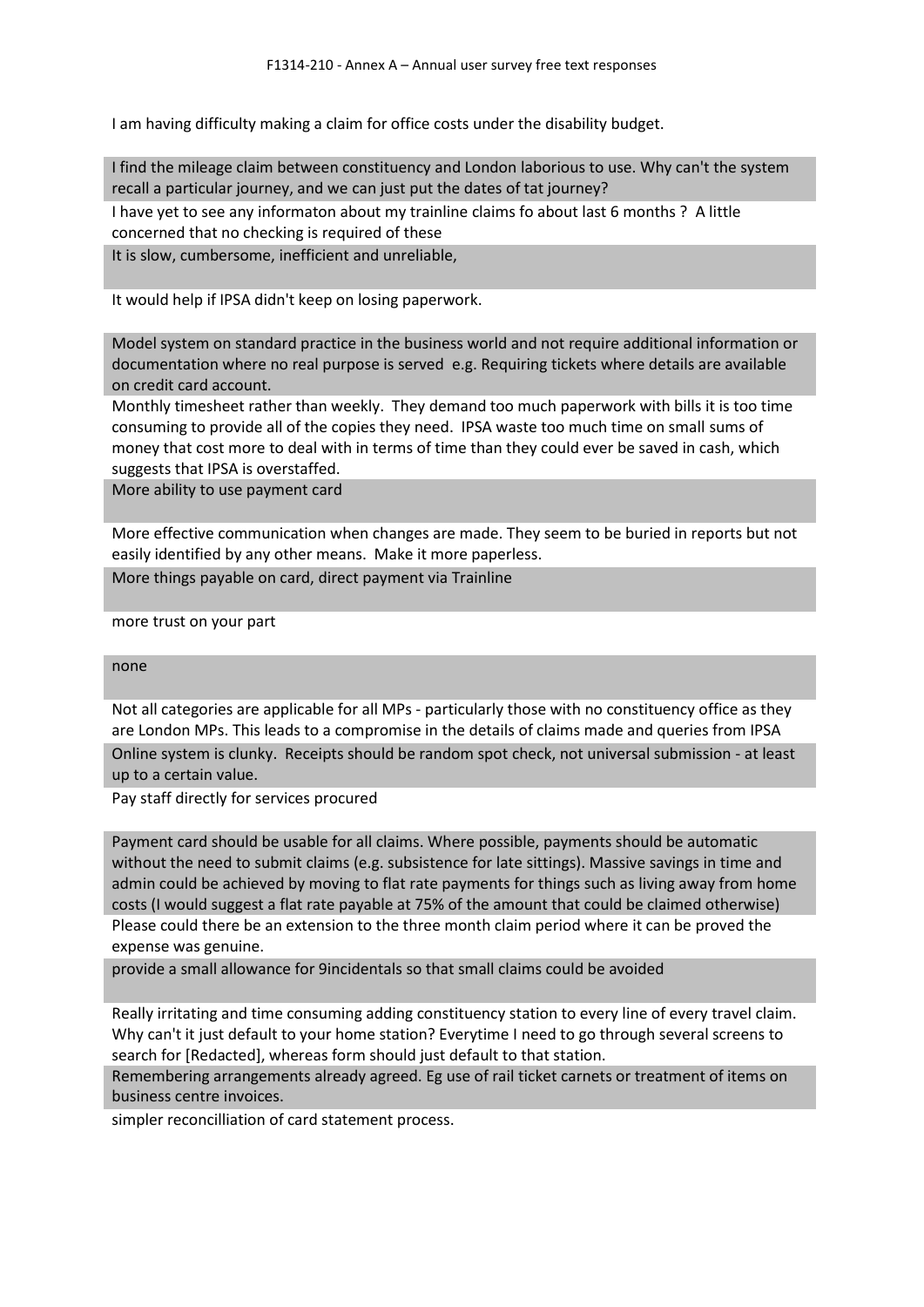### **Stationary**

The ability to speak to IPSA staff during normal working hours i.e. before 1pm would greatly assist in resolving queries and reduce the need to quadruple check everything. It would also bring IPSA in line with, frankly, every other organisation I can think of. When making a claim, for example for travel, I may want to claim for train ticket on PAyment Card taxi paid for by cash and mileage. It would greatly speed up this process if I can do so in one claim rather than completing three separate forms that are required today. The system should mirror the expenses incurred. The interface of the claims system is appalling. Menus could be greatly simplified and offer drop down options rather than having to wait for a pop-up box to load. A test of the system would be how long it takes a reasonably experienced person to get to grips with the expenses system. Today it is far, far to long.

the complexity of the system means that it is impossible to submit claims without staff so I am not convinced that it is secure

The main problem is monthly direct debits, which I have for accommodation for telephone, electricity, home insurance. I only get billed for some of these occasionally and yet the money goes out monthly. [Redacted]

The monthly mileage form is still dreadfully beaurocratic. Rather than listing all journeys individually, day by day,you could simply have a cumulative total for a whole week-end or, best of all, an allowance.

The most difficult and time consuming to do are all the small payments with the need to copy lots of small receipts for lots of small amounts of money.

The payment card forms need to be simplified. It is by far the most time intensive form that I complete with IPSA.

the process for online completion is still slow and repetitive despite the changes made. The requirement to print out receipts which are sent to me by email ( eg phone bill, utility bills) rather than forwarding or scanning is cumbersome

The requirement for printing off the barcode receipt and sending with invoices is t necessary. IPSA immediately get this barcode when claims are submitted online. Unnecessary duplication.

The website could be streamlined - still lots of clicks to print. Ideally not printing claims but having an easier to search on-line archive. It's so fiddly entering every single small claim line by line. The receipts provide information. Sometimes it's easier not to claim - this is presumably part of the reason for outsourcing to much of your admin to MPs directly.

unblock the card

when IPSA make a mistake and refuse a claim - it should not be up to the MP to resubmit, IPSA should be able to fix from their end when it is their mistake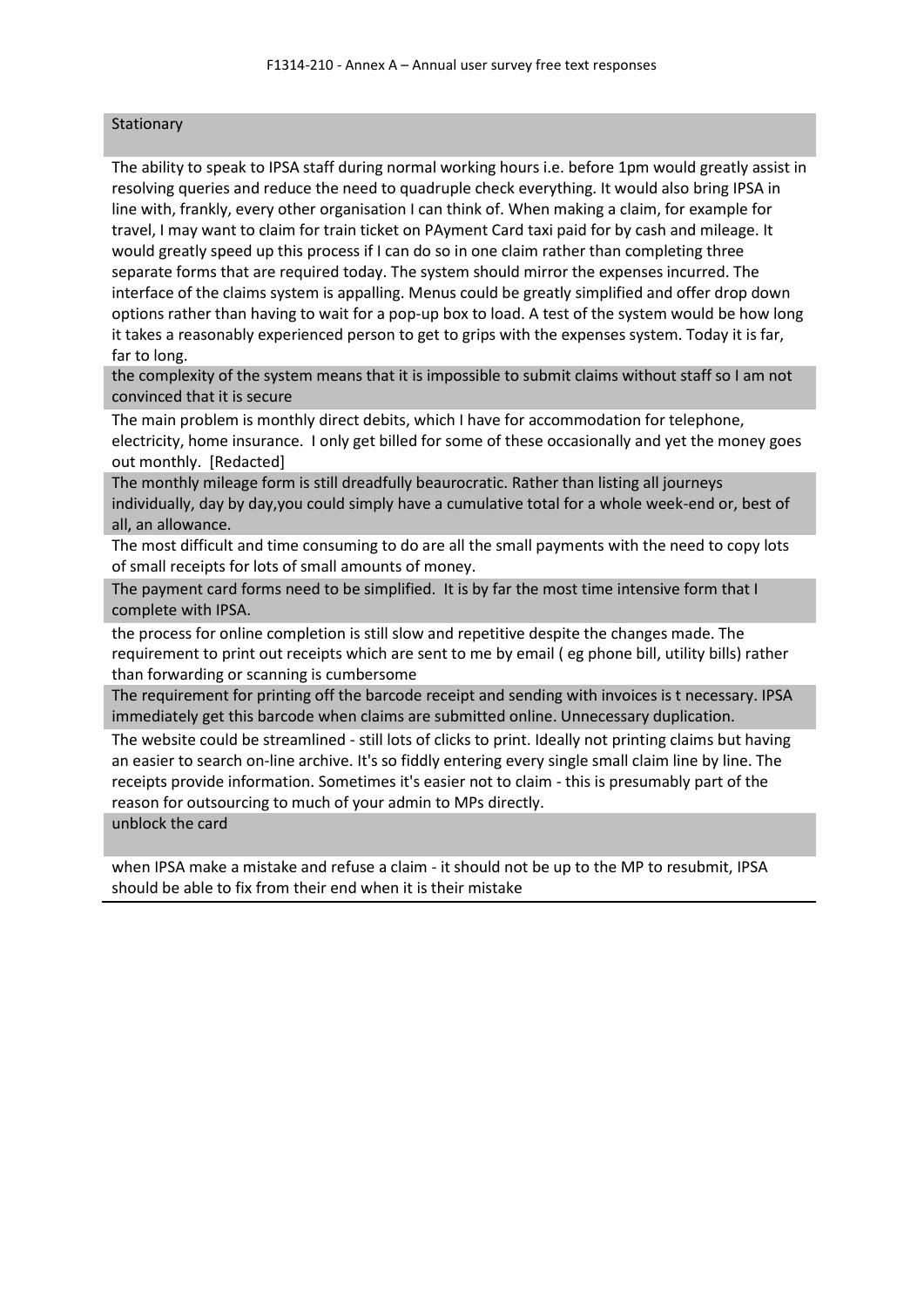### **8. Which aspect of submitting claims takes the most time?**

ALL

### All of it!!

All very time consuming. Correcting and identifying IPSA errors most time consuming

answering IPSA's innaccuracies.

Arguing with IPSA representatives when an item should get paid or not paid on the whim of an individual when the explanation has been used many time before and accepted.

Attempting to reconcile what we think we have spent with what you think that we have spent. You never respond promptly!

Collating invoices/evidence

Completing the claim forms as described above.

constituency mileage - too much detail required

Dealing with claims held up in the process where adequate evidence has been submitted but not in quite the exact form required .This is particularly aggravating where the evidence submitted would satisfy any test of reasonableness and is often in the end accepted but is rejected initially on the basis that no trust whatsoever can be put in MPs . A system built on maximum distrust ends up being very time consuming and expensive.

Dealing with small recipted items and inconsistency of advice from IPSa staff

Dealing with the website

everything. The system is hopeless

Filling in the forms and making sure I have the correct form for the claim - there are still some confusing criteria

Finding the right category

For me, reconciling IPSA forms, remittances, my bank account and the spreadsheet we have to set up ourselves to keep track of it all which we have to do in order to know what we're spending and plan expenditure for the remainder of the year. For my staff, I think it is using the website forms and in particular the lengthy process of dealing with forms that are returned.

having to use the elect facility for railway station for every row, mercifully using trainline has relieved me of that.

I started out not reconciling things. I am now having to reconcile things.

I used to be able to claim (for 35 consecutive months) my office electricity and phone service charge as a single invoice as that is how it comes in. Now I have been asked to break it down and itemise it into two separate claims. I also find calculating the precise mileage for every trip and the precise post code takes quite a long time every week. It also can be time-consuming to work out which of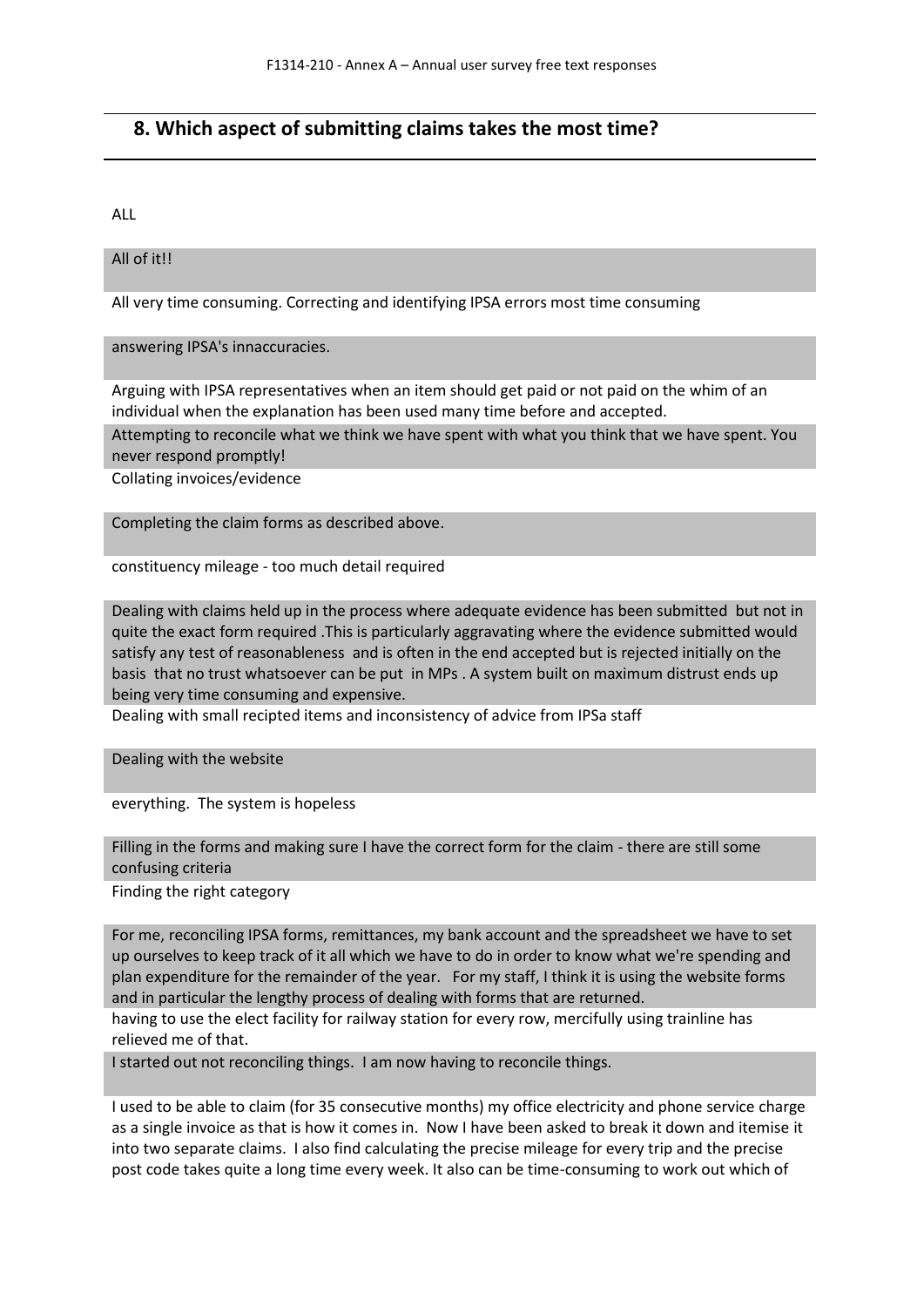my many claims for £10 for surgery rental has been reimbursed as IPSA aggregates payments a bit randomly.

### inputting

Itemising claims such as mileage and having to input the same answer to different questions.

Mileage and staff claims

Mileage calculation

mileage details

Monthly mileage

Monthly mileage claims

overtime andf printing copies of paperwork IPSA demand.

### paperwork

Payment card forms - by a very long way.

photocopying, printing and chasing up original copies of tiny invoices such as meeting room hire from community centres. I do my own expenses personally so i get to do all the admin, which really is bureaucratic

pointless paper shuffling printing photocopying submitting - no de minimus etc - all a massive waste of time

preparing information to send with claims

Presumably costs relating to second homes. I do not have one.

Proxy time less now we have paid rather than expense only interns.

Rationalisation of travel paid for on credit card.

receipts for small items, chasing ipsa,

Reconcilliation

Refreshing the form after each line

resubmitting

### Reviewing the accuracy of IPSA's remittances and ensuring they are deducted from the correct budget.

See above re mileage which is the only thing I do myself. I think my office manager - who is away this week - used to find the itemising of petty cash items laborious but that this has now been improved? I know she would also prefer me to use train line for train tickets - which I will!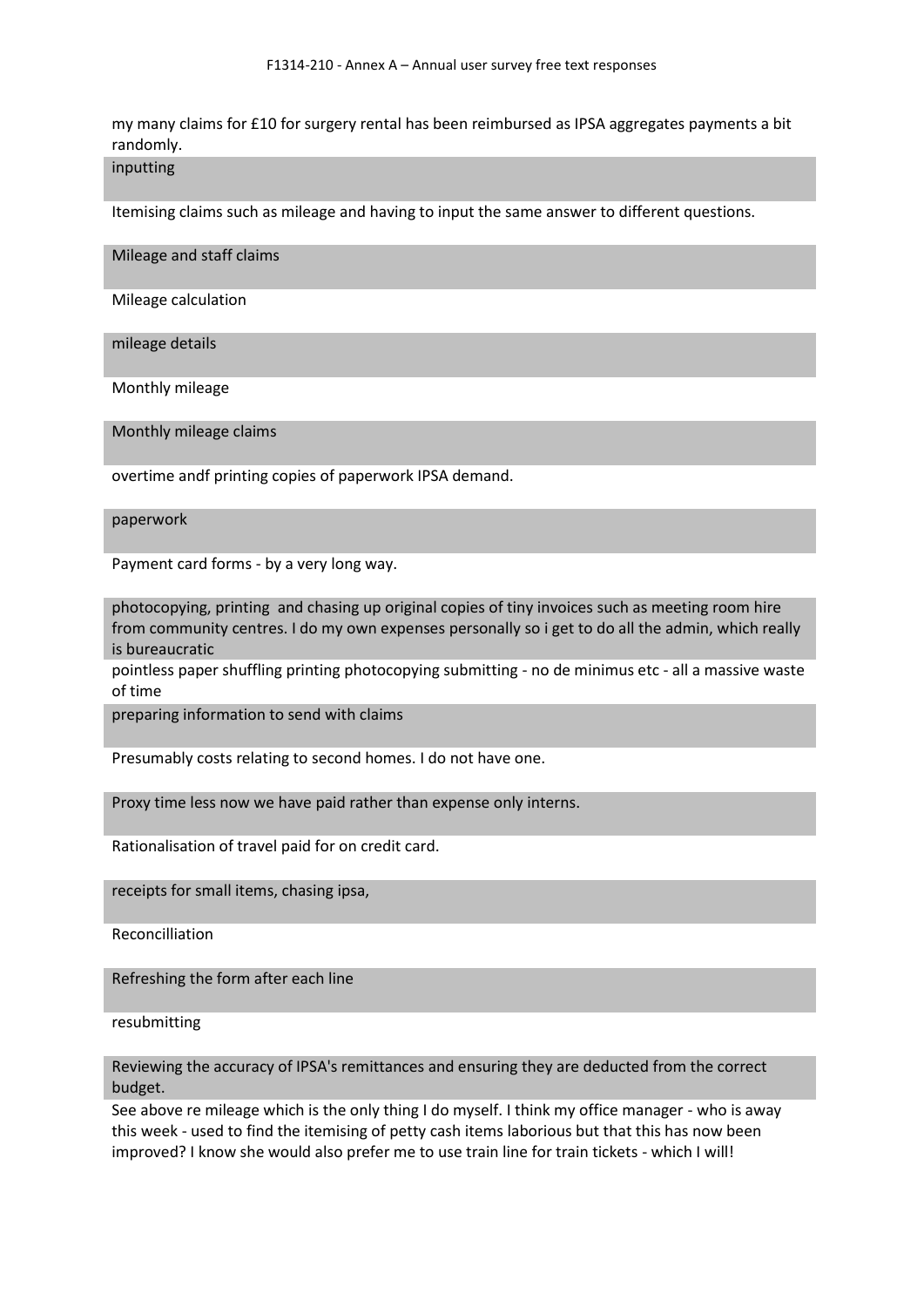#### submitting a claim is a bureacratic nightmare!

Tedious entering of data, sometimes with repetition Why not have standard claims to be recalled?

The computer system is fiddly and slow and each claim is separate. Printing and collating is an additional time factor which seems uncessary with an on-line system. Dealing with silly queries like rude refusals - one for security measures for staff at the front-line. Not a quick phone call to check but an officious email which required a return email. [Redacted]. None of us want to talk about this aspect of our work in public or even in an FOIable email for obvious reasons - but we do need to be responisble employers and protect our staff. I had several sections of the police supporting me and nervous about me even travelling on public transport but IPSA queried security measures - one of which was very low cost and well within budget. IPSA is our trade body but it seems very detached. When you're worrying about staff who've faced agression and attacks, your family who are victims in the home the last thing you want is a callous approach from IPSA. And it's so bureaucratic. On these very human issues a phone call would be friendlier at least. I get quite upset just remembering what my staff and family have been through and then IPSA write to me saying I'm spending public money inappropriately. I bet IPSA staff get security is they need it. And so they should.

The computer system not working, repeated attempts to use system.

the filling in of forms and printing out, reconciling the card statement. I have resigned myself to spending 2-3 hours each week, at the weekend, to prepare and submit claims.

The most difficult and time consuming to do are all the small payments with the need to copy lots of small receipts for lots of small amounts of money.

The pointless card reconciliation. A stupid waste of time for the sheer hell of it.

the poor computer system

The stupid requirement to enter every single mileage journey of a few miles for each individual date rather than being trusted to put in a monthly total figure

The system is slow, badly designed and unreliable. On 8 occasions I spent hours putting in claims only for system to hang and loose them.

the web site is not fit for purpose. too slow, screens freeze, partial screen displays i could go on!

the whole process: redoing, checking, dealing with IT issues, laboriously entering detailed information for pitifully small amounts of money that no professional organisation would countenance. Photocopying and filming all receipts and actions because of IPSA incompetence there is no quick bit and you must be very careful

Travel expenses

travel in constituency details

Trying to get hold of IPSA staff, just hanging on the phone waiting for some one to answer

Unnecessary duplication and the new hours of IPSA,s staff i.e. 1.p.m. to 5.p.m. is very inconvenient and caused delays.

Waiting for the online system to respond. Collating receipts.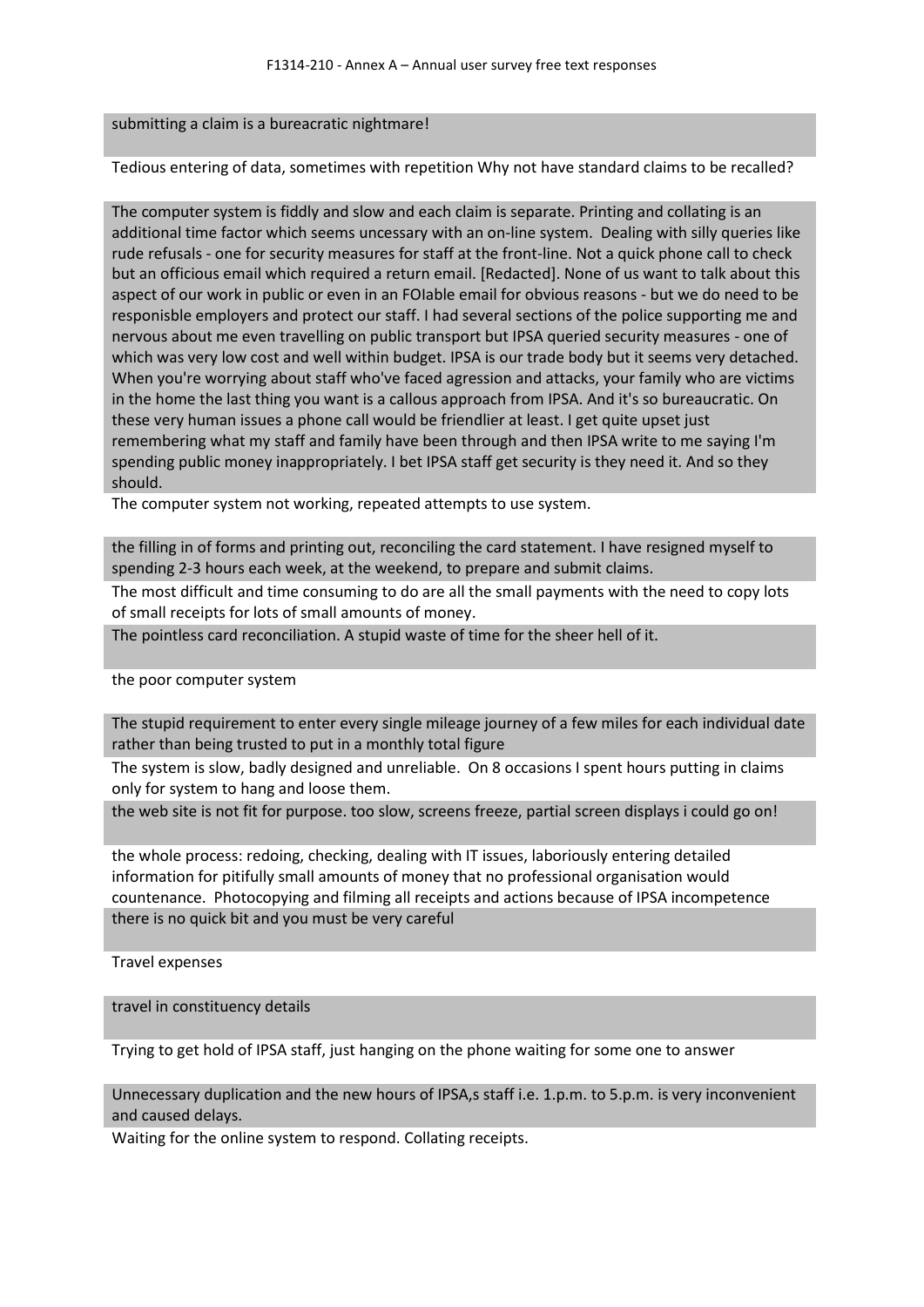Waiting for web pages to load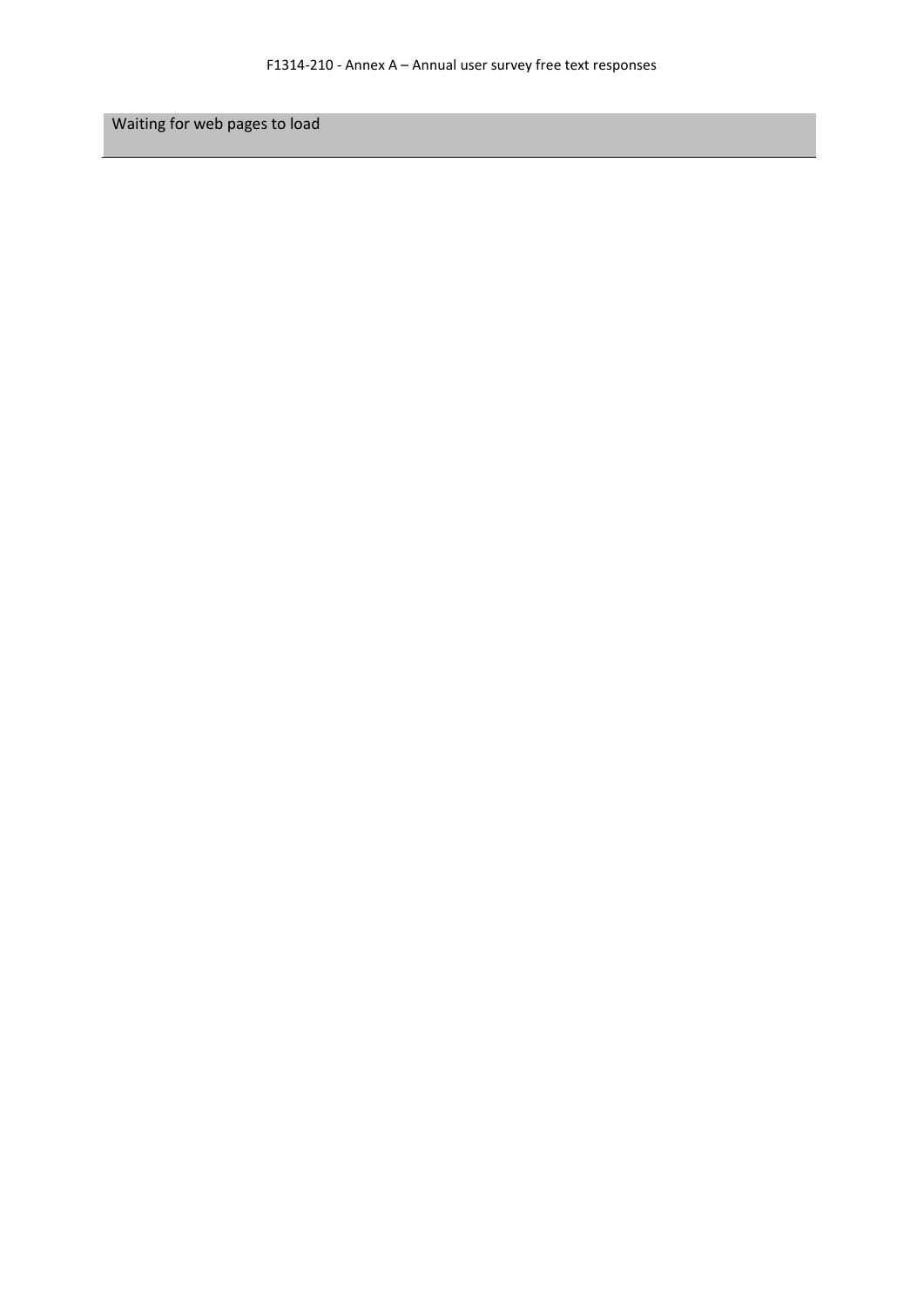# **10. If you think any of IPSA's queries have been unreasonable, please explain briefly why?**

[Redacted]. Rejecting a mobile phone bill on the grounds the full four pages of calls (I have an unlimited contract) was not included. Rejecting a mobile claim on the grounds I had obscured the number. Rejecting the invoice that had been paid for 35 months in a row on the grounds it now needed to be itemised into 2 claims in two different categories of office expense. Rejecting travel costs to Birmingham airport to join a trip of Holocaust Memorial. Rejecting a claim based on an invoice date, when the payment date was two days later. All of these claims involved me reclaiming and all were agreed on appeal [redacted]. [Redacted].

A mistake by IPSA told me my payment card had not been reconciled. It took days to resolve the error and the unreasonableness was manifested in the way your managers behaved in responding to me and my staff. A challenge to taxi claims approved every week for two years was unreasonable. Not only in challenging it in the first place but in the reaction to my staff explaining the challenge - officious but resolved with the now additioanl iformation required Asked for information which had already been provided

Asking me to amend staff contracts that had previously been agreed by IPSA

Asking to clarify what is already written on an electronic statement that quite plainly says what it is is just spiteful.

Because some of the information IPSA used appeared not to have been read properly and they then changed their position; having to repeat explanations for the use of the same service or expense having to put it onto every form. Insisting on my not redacting items on a receipt, of which part was to be claimed, which were personal and absolutely nothing to do with my IPSA claim - then not paying any of the receipt even though the purchases were entirely proper.

Because you change the rules and have no concept of an MPs job whatsoever. You are autocratic and as bad as the Stasi. You make mistakes but refuse to admit them , instead claiming we make mistakes, when we just can't with the processes we follow to fill out your endless forms and provide receipts and proof.

Can't be sure of this without asking office manager but I rarely hear complaints from her about IPSA and she seems to always be able to get a quick answer when she calls.

Constant chasing for hard copy BT bills when previosuly billed online

diverted journeys

Documentation was either lost by IPSA or reminders to reconcile the payment card never received; it's also very irritating that you cannot talk to IPSA in the morning about problems e.g. refusing legitimate claims due to IPSA staff not knowing rules

for example if one charges an Oyster card with one's ipsa card it is listed on the account as such a transaction and then it is referred back because of the absence of a receipt . What does possession of the receipt add to the audit trail . On machines you have to remember to press for a receipt - it does not come automatically and of course needs to be carefully retained while one is rushing off to a mainline station.

Frequent loss of original receipts sent to IPSA is especially irritating. Putting claims through wrong category by IPSA very annoying and time consuming..eg putting my office lease through as accommodation!!!!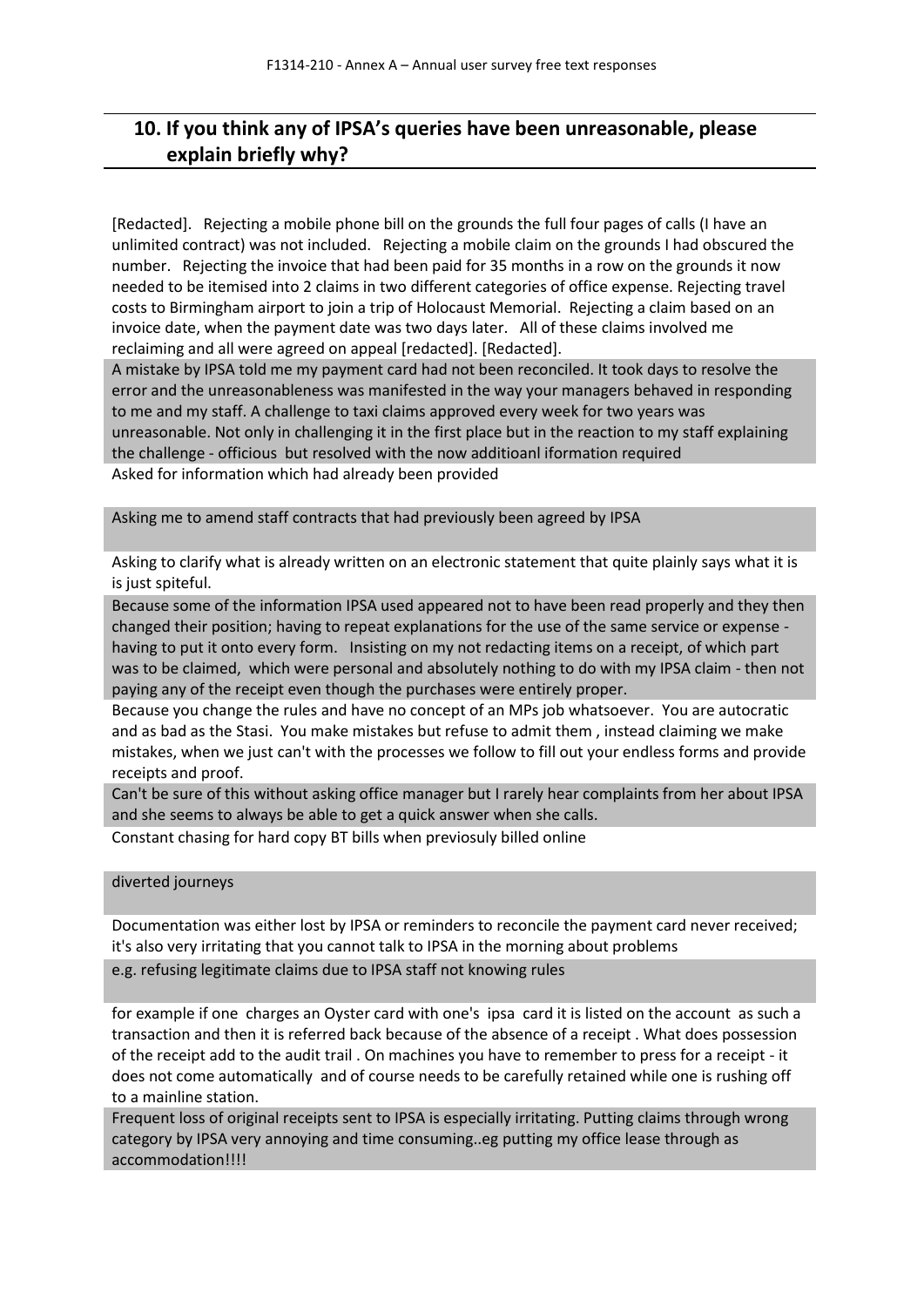I am unhappy with the arguments about my train fares.

I have been asked to provide information which is not stated as required in the scheme. This is in relation to visit to European parliaments. I believe that it would be better if IPSA approved the visit before it took place. Currently MPs have to risk hundreds of pounds not knowing whether IPSA will agree or not.

I have occasionally had claims where it seems that the IPSA staff member didn't read the Notes attached to the claim.

I have on more than one occasion been asked to provide information I have already provided. It is only when I have queried it that this has been acknowledged.

I have two examples; 1. A travel claim for a staff member was lodged using "travel from home office to Westminster". This was returned with an instruction to use an option that was not available. Since the problem was simply the use of the wrong drop down option (not obvious) then why waste almost half an hour when the drop down option could have been corrected by IPSA? 2. Numerous claims over three years for subsistence have been paid without an itemised bill (not least the vouchers from the restaurants here in Parliament). Then with no apparent change to the rules such a claim is rejected for lack of an itemised breakdown. This leaves an MP with a rejection on their record which is often used by political opponents and does not reflect the fact that previous identical claims have been paid. Very frustrating.

I only had one query ever but it was over £1 I couldn't ignore the query as it was possible that it would be reported in a way that would make me look dishonest but it must have cost all of us a great deal more than £1 to sort this out

I 've had claims returned when i've already submitted the evidence twice - for small amount s too don't return claims and initiative yet more work and bureuacracy - use some common sense

Including taking along time to sort out claims which were wrongly apportioned to me when in fact they were for another MP

Inconsistency - demanding information at validation whcih wasn't requested at claim. On the other, a completely illogical and self-evidently incorrect reading of the rules.

Inflexible, bureaucratic mindset. Takes no account of the cost of wasting Members' time.

Keep asking for repeat of information given in previous claims. Rejection of identical claim to ones which had been paid without query a number of times.

Many of the queries have covered matters for which an explanation was submitted at the point of claim.

my pa will advise, but there has been some inconsistency where what is allowed in one claim is not then subsequently allowed.

nit-picking

Requesting information which you had al;ready been sent

Security was one. Taxis another. These are rarely used by me - even in pre IPSA days - but even with an explanation they have been queried - and my taxi use never goes over £80 a year. I do not claim for any other travel. I'm out of pocket on travel but no one looks at the whole. No credit for not spending taxpayers money. One improvement has been a more supportive approach if a form is submitted twice in error (usually related to an internet access problem).

See answers to question 9. Very frustrating when items are repeatedly queried under arrangements already agreed.

such a waste of time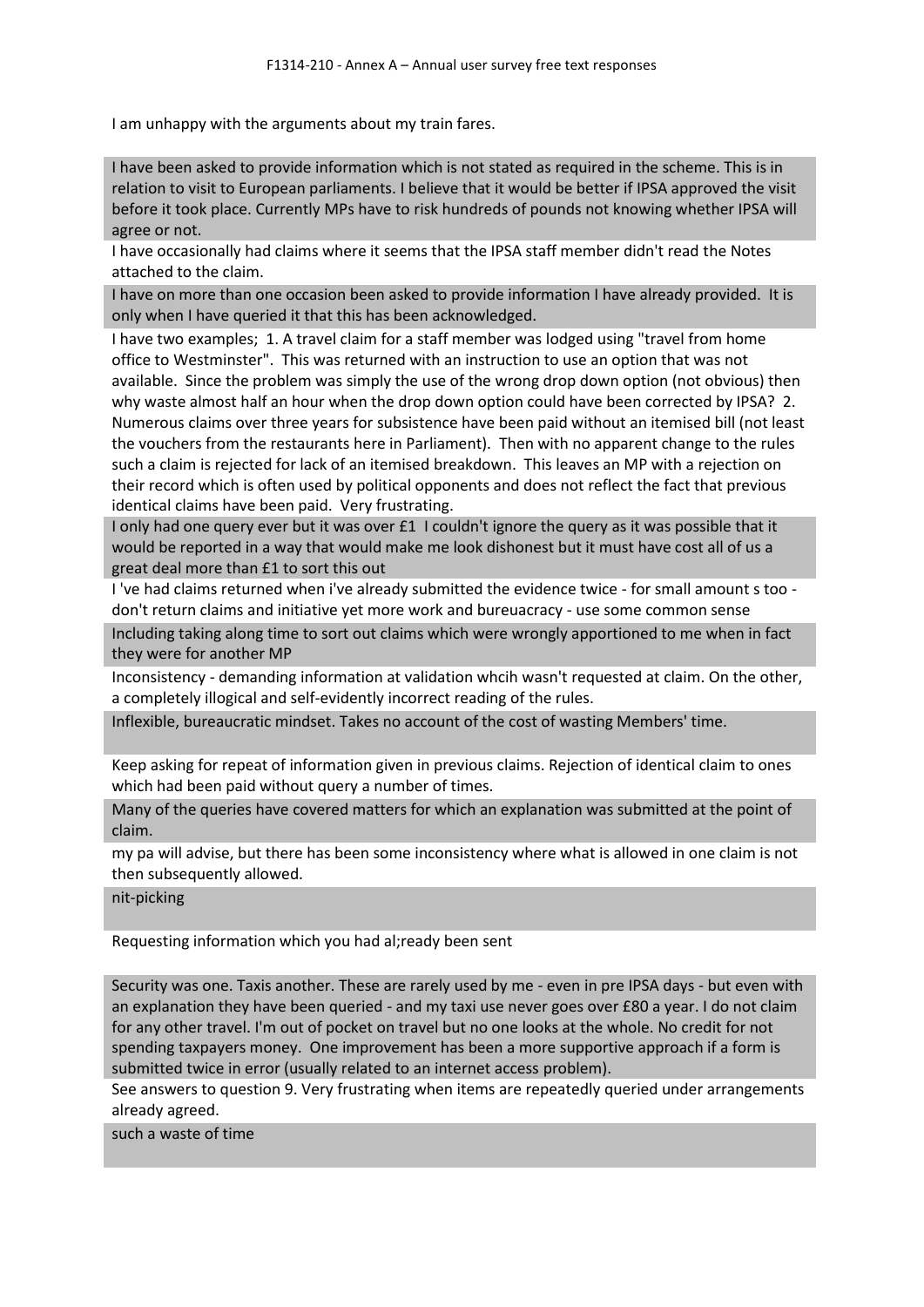The responses are inconsistent.

There is a lack of understanding about the nature of an MP's work and a refusal to accept that individual MPs run their lives in different ways. Far too much of my staff's time is spent dealing with IPSA and I have had staff reduced to tears by the frustration of dealing with you. The strong sense remains that you are there to punish MPs not to

They are for trivial reasons and take up too much time

They go out of their way to make things as difficult as possible

They have covered things like tube tickets paid for on the payment card, where it has been difficult to get a receipt but common sense could have told you that no fraud was taking place as the card statement showed London Underground as the receiver of the payment.

They have rejected mileage claims because of a problem they had converting their own spreadsheet. They have rejected late night taxis. They have got my direct payments to my landlord wrong every month since February

They have requested invoices when they have already been submitted

### too many

When its 6.00 in the morning, wet, cold and you have just spent the night on an aeroplane, walking and struggling with a bag to use public transport rather than a cab seems unresonable

While some queries were reasonable, it is not reasonable for the same query to come up again and again ( ie for regular direct debits for utility bills etc) There are also occasions when I have booked travel myself rather than via the travel office, to secure a better price. However the added work involved in making those claims and having them queried is not an incentive to do this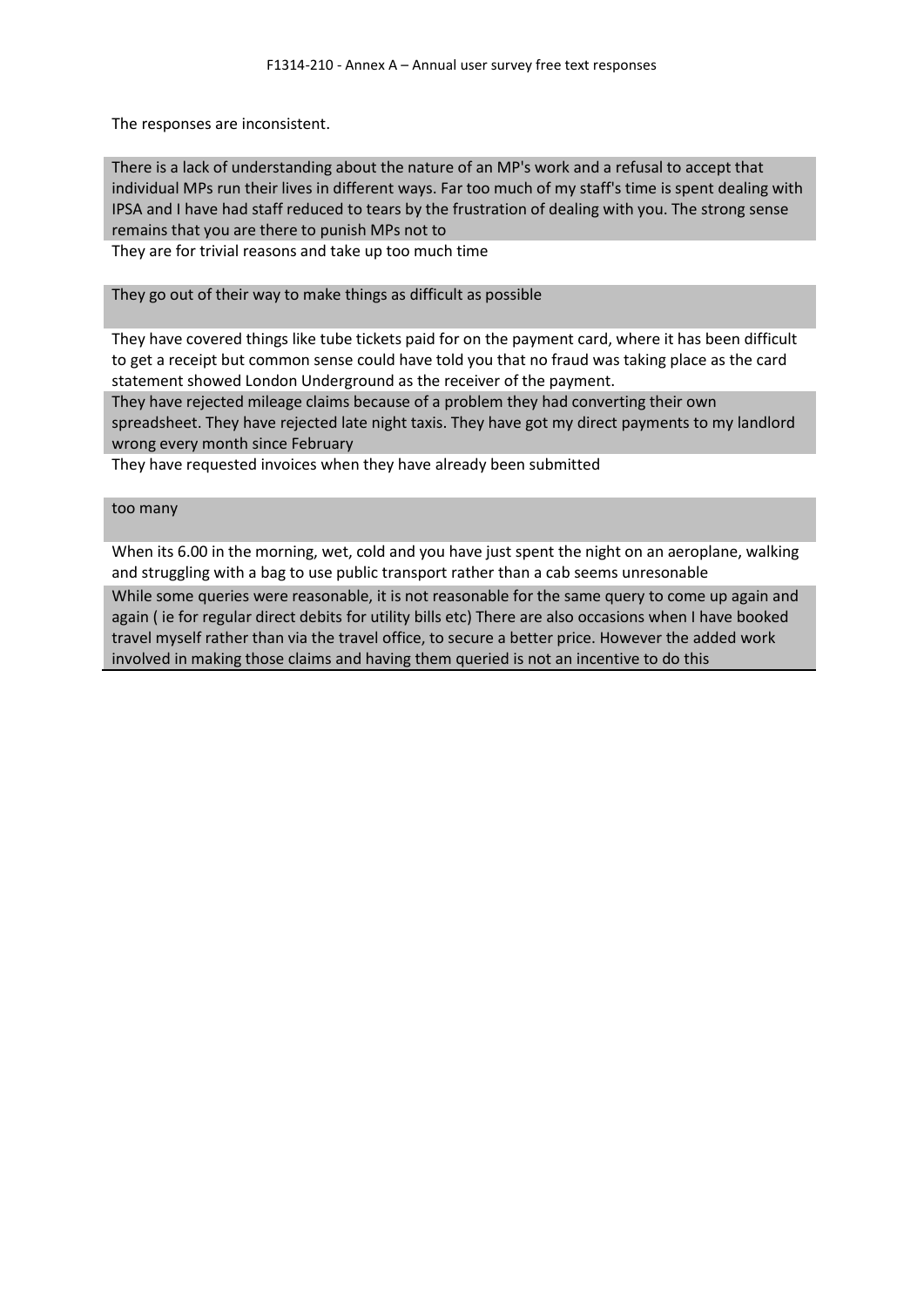## **12. How could IPSA improve the service it provides in relation to your expense claims?**

Advanced payments for large bills are terribly slow.

Answer emails much more promptly and answer the phone in normal working hours.

Apart from improvements to the website, it would help if the hours when IPSA staff will answer the phones could be extended. It is very difficult for MPs to call during IPSA hours, as these coincide with chamber business. perhaps a Friday morning in addition to friday afternoon would be possible? Being willing to discuss face to face. Process more quickly so that I am not continuously owed money. Put more on advances.

direct payments to BT

Do not trust the system have to check that all claims are paid and the IPSa have not got my claims mixed up with other MP.also remittance notes not always sent so have to spend time cross referencing claims with banks statement.Also when you make a mistake you never apologise ! Faster processing

### faster return

For example...IPSA delay informing me of money due eg on train fares......slow response to queries...asking for money to reclaim twice for same item...

For the first few months of my appointment it took a number if months for expenses to be processed. This seems to have resolved itself now.

Have a less complicated system, one that actually reflects an MPs job and be more responsive and understanding. The situation whereby you refused to put up the overnight accomodation allownace, when London rents were rising by at least 8% per year, is just designed to make MPs suffer.

I have made arrangements with my bank which insulate me from IPSA's performance.

I have not checked the accuracy of IPSA's own work, but I am told by others that there is a degree of error in the IPSA processing of claims.

I try to do my expenses in the mornings so it would be helpful if the line was open then, rather than when the House is sitting.

Improve the payment card forms Be consistent!

IPSA does not currently offer any service in relation to my claims. It polices my claims and provides a staggeringly inefficient way to justify those claims and request payment. It could improve its approach to "customer service" overall and should behave as if it was less of a policeman and more of an administrative body. It could answer the phone before 1pm. Managers who email me as "Dear MP" about specific issues relevant only to my claims could start with using my name - for such individual queries it would be reasonable to be treated as an individual. That's what I do with my constituents and there are 62,000 of them not just 650. When an IPSA manager signs off an email with their name they should be prepared to engage in correspondence with me and my staff when asked to do so by in response, rather than pretend to be busy and avoid calls. The call-centre staff have been almost universally charming, helpful and knowledegable. They are badly let down by their apparently phanton managers who demonstrate none of those qualities and hide behind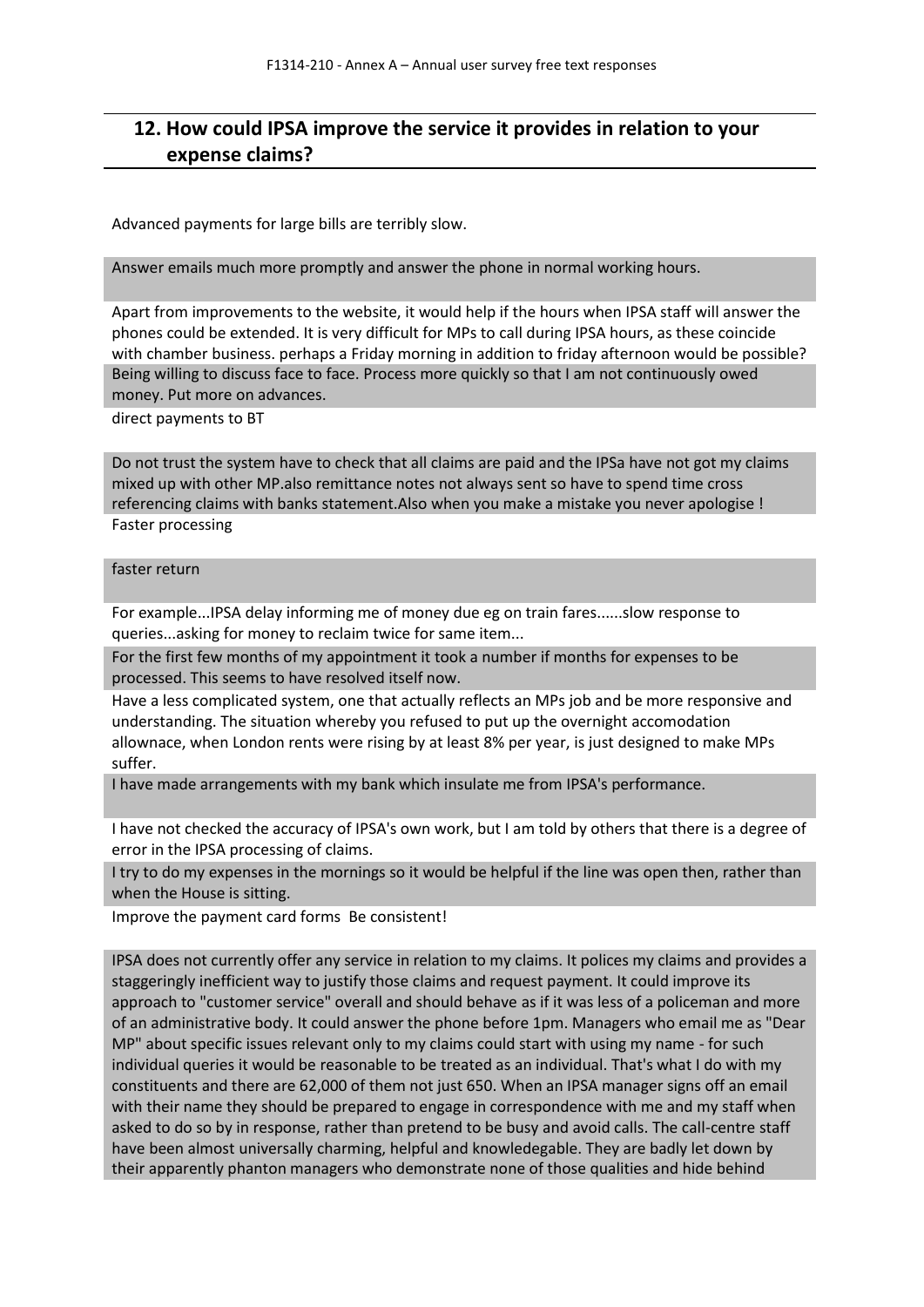them. IPSA could in general make use of the telephone rather than standard emails. My staff in dealing with various queries have asked for a call back from IPSA on a dozen or so occasions in the last year - not many really. They have received that call back on precisely zero occasions. The system could save time with default settings. It knows who I am when I am logged in so it could default to the usual station for travel for example and non-London MP options in menus. It's as if each claim is a complete surprise and has never been made before when in fact most are very regular. When there is a challenge to a claim a phone call or personal email would help resolve it quickly rather than requiring a log in to the system and progress through an obscure set of menu options etc etc. It also help build a mutual sense of respect which in my experience in business and politics tends to help both parties get their job done more easily. IPSA gives the impression - not the call centre staff but as an organisation - that it believes MPs are contemptible and my and my staffs response is to feel a sense of dread and irritation before any engagement with it.

It can pay all claims within 5 days. That is from the moment it is submitted to being placed in the bank. Most claims take 20 days especially petrol. The claim is submitted on the 1st. It is looked at on the 5th. It goes through validation for 10th and them a remittance is given on the 15th and payment is on the 20th. It's a joke.

It is frustrating having to wait to call in the afternoon. Often the only time I have to deal with something is the morning, so it takes a while til I am able to get in touch. E-mailing is often useless as I don't get a reply or have to chase repeatedly to get a response. I have waited over a month on occasion to get a response to an e-mail. Sometimes the answer is helpful, but sometimes it is just a rehash of what is on the website, which frankly I have already looked at before e-mailing! it is our money that we are trying to recover. i loose hundreds of pounds a year because of the 3 month rule

It would be helpful if remittances which do not arrive in a continuous flow back were more predictable in terms of timescale -at times it can seem there is stockpiling going on - but more usefully it would help if repayments were not a simple lump or occasional sum but unpacked so that one could see item by item reimbursements

Let me ring in the morning

no system for making repayments that I am aware of

Over the past year, IPSA has recalculated budgets on countless occasions without telling us. It wastes incalculable amounts of time.

Paper based system and faster repayment.

Please stop us having to pay up front for so much and pay more suppliers direct. It is so improper to have so much taxpayers money swilling through my own bank account. I've had to arrange an overdraft in case of problems and am worried that I will have to use it and that this will affect my credit rating. The bank was under the impression I was a big spender. We must separate personal and business expenses.

Reconciliation forms should be one per claim for ease of identification. They should not be aggregated.

Remove the much maligned expenses system completely and hence remove the bureaucracy inherent in the system and the need for an overly bureaucratic and financially expensive and inept organisation - IPSA. Paying MPs a monthly allowance to include salary, travel and accommodation etc., but not staff or office costs would cut down time wasted by MPs dealing with IPSA and reduce the burden of IPSA (£7MILLION + PA?) on taxpayers. Act like humans who want to help and assist MPs in their job. You just don't and haven't done for over 3yrs now. You still have no backbone as an organisation.

repay quicker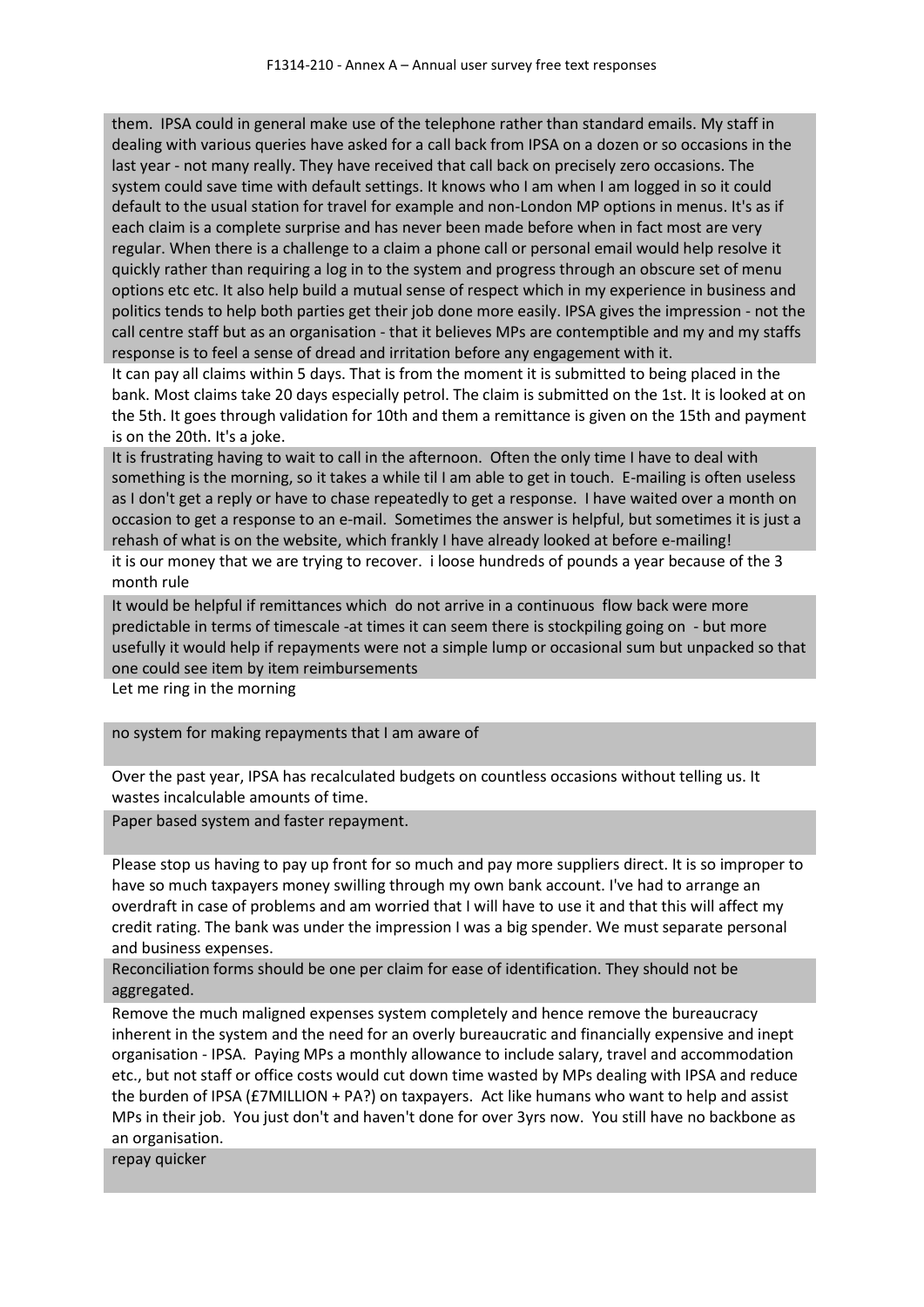Repayments I have made (which have been IPSA's errors) have never been allocated back to my budget until I have called several times; in fact this has caused the wrong figures to be published for my expense claims and has looked like I went over budget when I did not. Recently I had a claim that went unpaid for 4 months. This with other unpaid claims caused me financial hardship. I contacted IPSA to say that I had no money at all, and it took 12 days before I was given any payment, despite contacting IPSA 3 more times in this period. I do not think this is acceptable. Respond much more quickly and accurately to queries. I have been left waiting several weeks even for an acknowledgement.

Some claims are processed in a week or so, others take more than a month with no queries from IPSA to explain delay. As this money is paid from our personal finances, there should be minimum delay in reimbursement once a claim has been made

speed up repayment as out of pocket by large amounts for many, many weeks

Speed up the process. Don't always get e-mail saying claim has been send back for more information so only discover there is a problem when I realise the claim hasn't been paid and go in to system to find out why not. It means I keep having to check up on claims, and have to keep a very close eye on what has been paid and what hasn't.

streamline the accounting package to make it much easier and less cumbersome to claim.

system has gone from too lax (fees office) to overly time consuming and

The current system is unsustainably costly and burdeonsome to administer. A much simpler system is required, whenever possible based on a flat payment, as in, for example, Germany.

The notification that a payment has been/is about to be made appears detached from what the payment is for, which then requires a check-back that is unnecessary. The notification also does not appear to distinguish between payments made TO me and payments made ON MY BEHALF to a supplier. Again that would appear simple to correct by a slight variation in the way the notification is worded, and it would save further back-checking (and when standing payments are first initiated would avoid confusion and/or non-payment due to misunderstandings).

This year IPSA sat on 1450 pounds recovered from my landlord and owed to me for 4 months because they couldn't decide on the accounting treatment. I was personally out of pocket for this item. Pay the money THEN decide on your internal processes.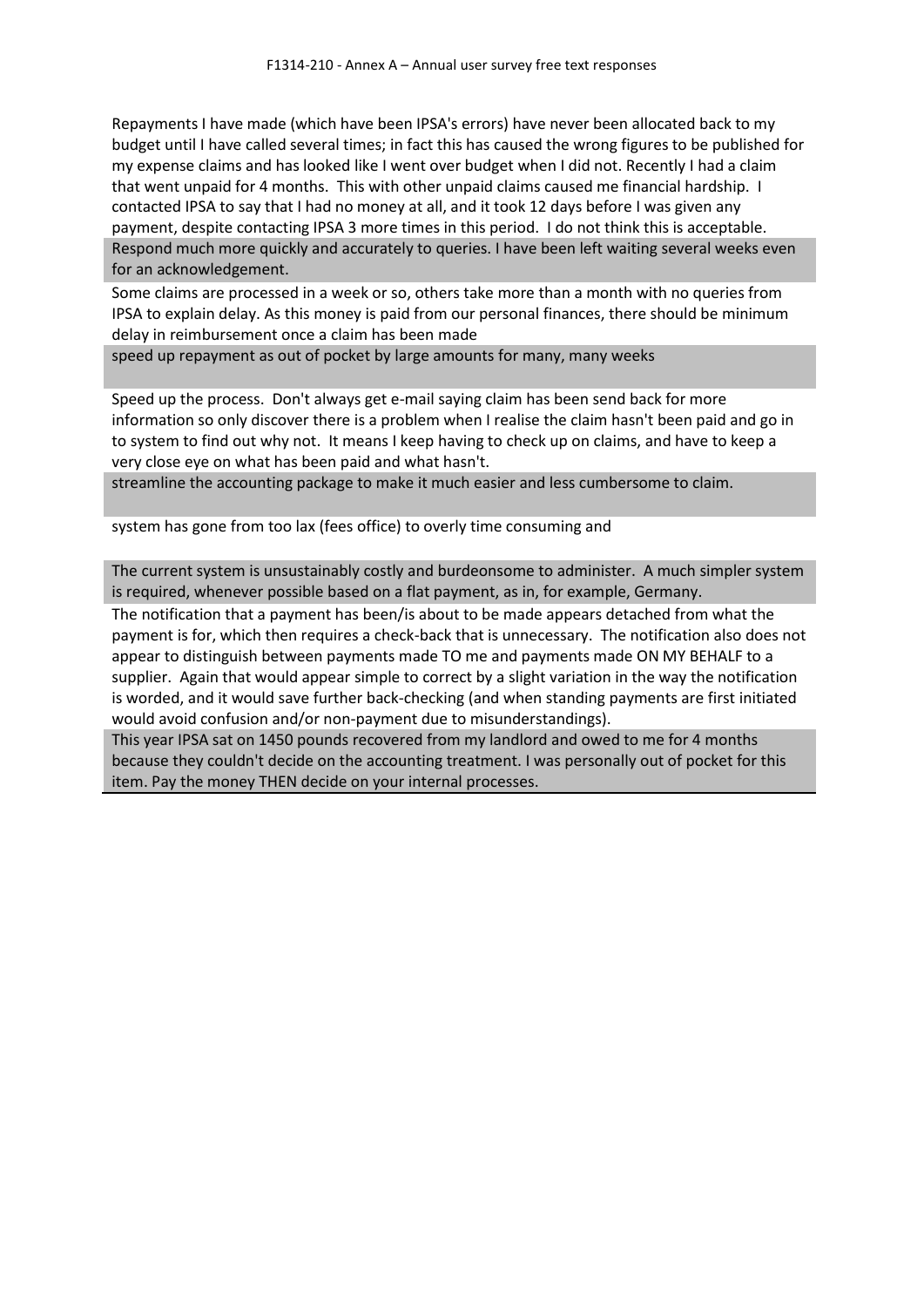## **15. How could IPSA improve the service it provides in relation to payroll services?**

Answer emails and comment in something less than a month would be nice

Better people

Don't know seems ok to me

Have a website that woeks. I have been sent a link to my staffing budget which I have yet to be able to access. I have given up trying.

Having a dedicated IPSA member of staff responsible for ensuring that IPSA's increasingly complex rules are followed, while this cumbersome system is in place.

I can't work out how to get any useful information out of the staff report. If I had more time and it was the afternoon, I could ring IPSA and get someone to talk me through it, but I rarely have the time! I can only work out how to see a total amount paid out every month for all staff when what I want is a breakdown by staff member, as used to be available from the Fees Office. I feel I have far less information about staff payments than I used to, which means that if there were any errors I wouldn't be able to pick up on them.

I think the budget reports are excellent

I think the information given this year about whether there will be a budget increase, and the possibility pay rises for staff, has been a bit confusing.

improve paperwork when hiring

IPSA should calculate the staff budgets in the event of new employee of increase of salary for existing

it is a complex spreadsheet to get and it makes it hard to predict what salary you could offer new staff

IT on staff budgets is complicated

I've never managed to get staffing report to work

make it easier to access

Make it reliable

Make it simpler to use.

Make the budget easier to access!

make the staff budget report work

more advance notice of deadlines for staff bonuses etc

More up to date data quicker as reports are out of date sometimes weeks behind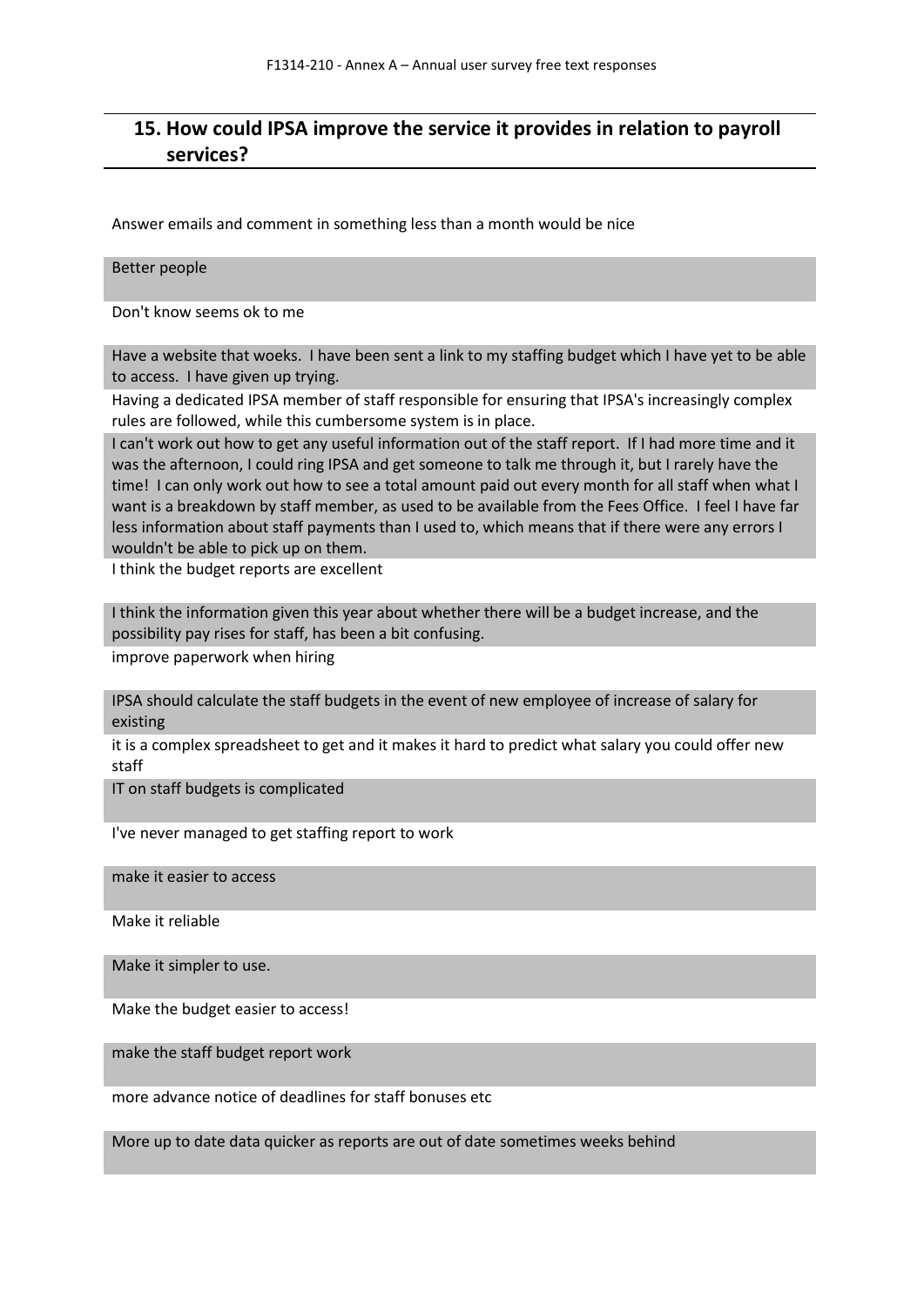n/a

| n/a                      |
|--------------------------|
| na                       |
| no opinion               |
| not certain so no answer |
| Nothing to change        |

online forms or accept forms that can be emailed

Outsource them.

Posting a monthly report showing amounts paid and remaining budget.

Provide an online service to make changes to payroll.

Re-introduce all day phone-line

send a letter or email each month with spend to date against budget. H

send me a note on who to contact

simplify the way in which to claim mileage reimbursement so you do not have to put in each individual day

Staffing budget report is very complex and difficult to download

System keeps crashing. Payroll have paid staff twice some months or not at all others. They are unable to answer questions and very, very reluctant to meet. The on line timesheets take forever to complete

The staff budget report is badly set out. It ought to be simply to project staff costs when thinking of hiring. It isn't.

the time sheets have worked well where used. However the staffing budget is not always up to date - particularly regarding contingency

There is a lack of flexibility in the relationship between the job descriptions/job actually done/ability to set pay rates.

they should be current not a month out of date

We have used our own timesheets for one part-time member of staff because the IPSA ones looked too inflexible and are difficult to access. The staffing budget report is pretty clear but difficult to find in the first place and not as clear as it might be.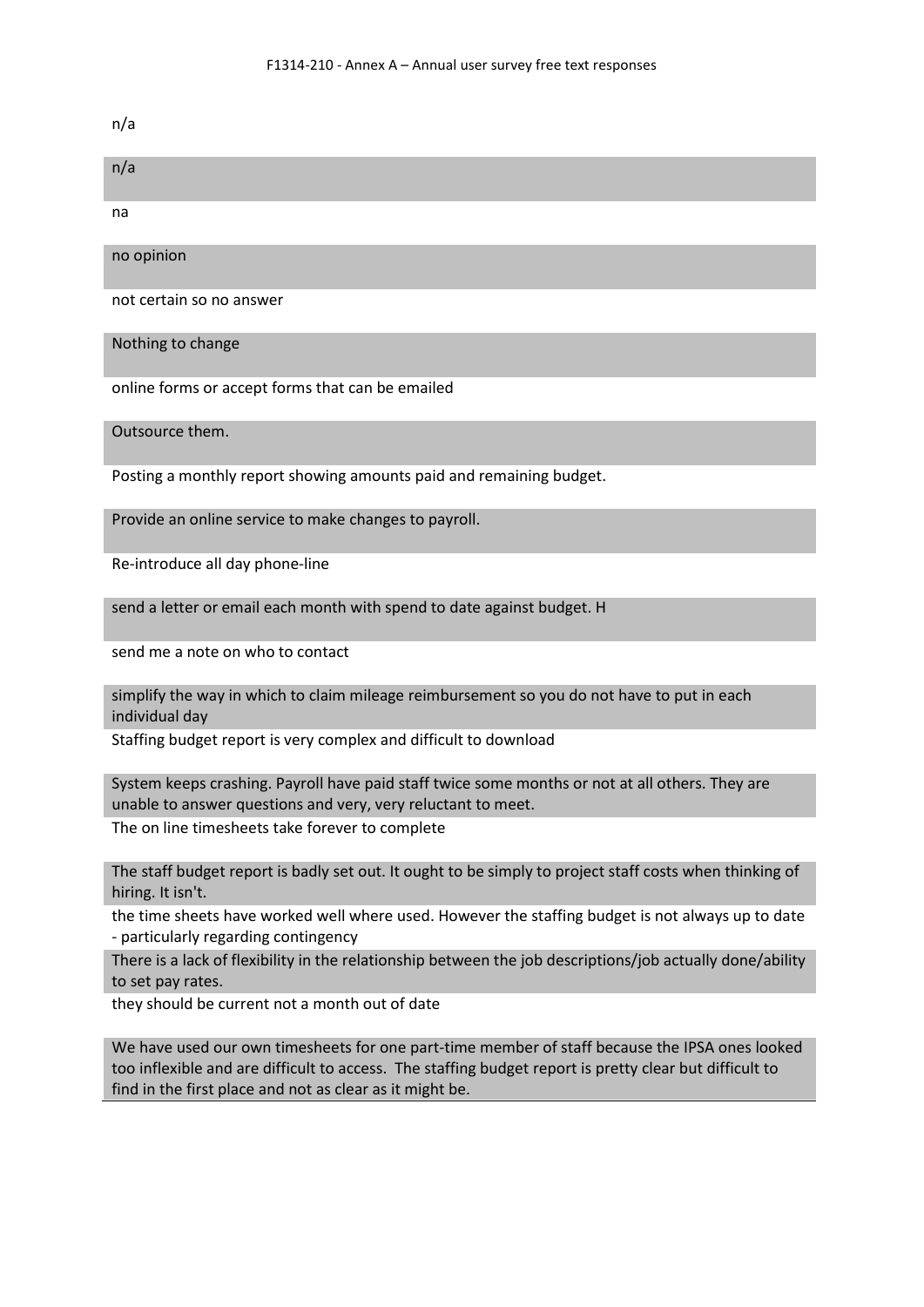# **17. [Which of the following, if any, were reasons for not claiming a business cost or expense?]**

### **If you selected other, please provide further details.**

1. Environmental reasons - I haven't claimed for my rare use of my private car as I believe in incentivising public transport use (inclusding my own) 2. I don't claim the daily food allowance as I think it has proved unacceptable to the public.

Amongst other things, I never claim for food and drink as I don't want details published. This costs me a lot of money.

As a Minister, I have claims that are 100% necessary to allow me to do my job and you refuse to reimburse those claims.

budget limits

For small amounts do not claim because cost IPSa more to administer not a good use of tax payers money

Have received mixed advice from IPSA. Compared with colleagues who has received a range of different advice so was not confident that I would be able to claim. It's costing me a lot of money.

I am concerned that claims approved by IPSA will subsequently be regarded as "unacceptable" or that it would be implied by others that a claim is based on some kind of deceit. Where there is any doubt in my own mind, I do not claim.

I do not trust IPSA so I minimise my exposure. I also do not want to spend taxpayers' money.

I dont claim food even when I am entitled as we get slammed by the press and it is simply not worth the abuse

I don't ever claim for mobile/ Internet use, even when I travel abroad and I need to stay in touch with the office - many hotels charge for wifi, and even receiving texts, retrieving voicemails from people who don't know you're abroad can be expensive. Data roaming is very expensive but often necessary to keep up with emails. I don't have paper billing for phone, etc, or even an email - you have to look on their websites - so claiming would be complicated.

i don't really bother with IPSA. It is easier to have outside interests to subsidise my parliamentary duties than deal with IPSA and claiming for expenses

I dont think ordinary commuting should be claimable

I don't want to claim for everyting

I have been confident that ipsa would accept the claim but having to explain a non-standard claim where the sum was not considerable and where to and fro-ing could be anticipated made it seem not worth the candle . The notes section on claims is helpful because it enables one to explain a claim where it may not be totally clear.

I have not submitted several claims which came to me from my staff as outwith the timescales and I did not wish to have the hassle of explaining why they were late. Similarly I have not claimed for subsistence payments for my satff when they have been in parliament for training as the process/rules appear unclear

I haven't claimed any food allowance or petty cash

i should also say here that i have paid many hundreds of pounds out of my own pocket as running a london and 2 constituency offices is not possible on current budget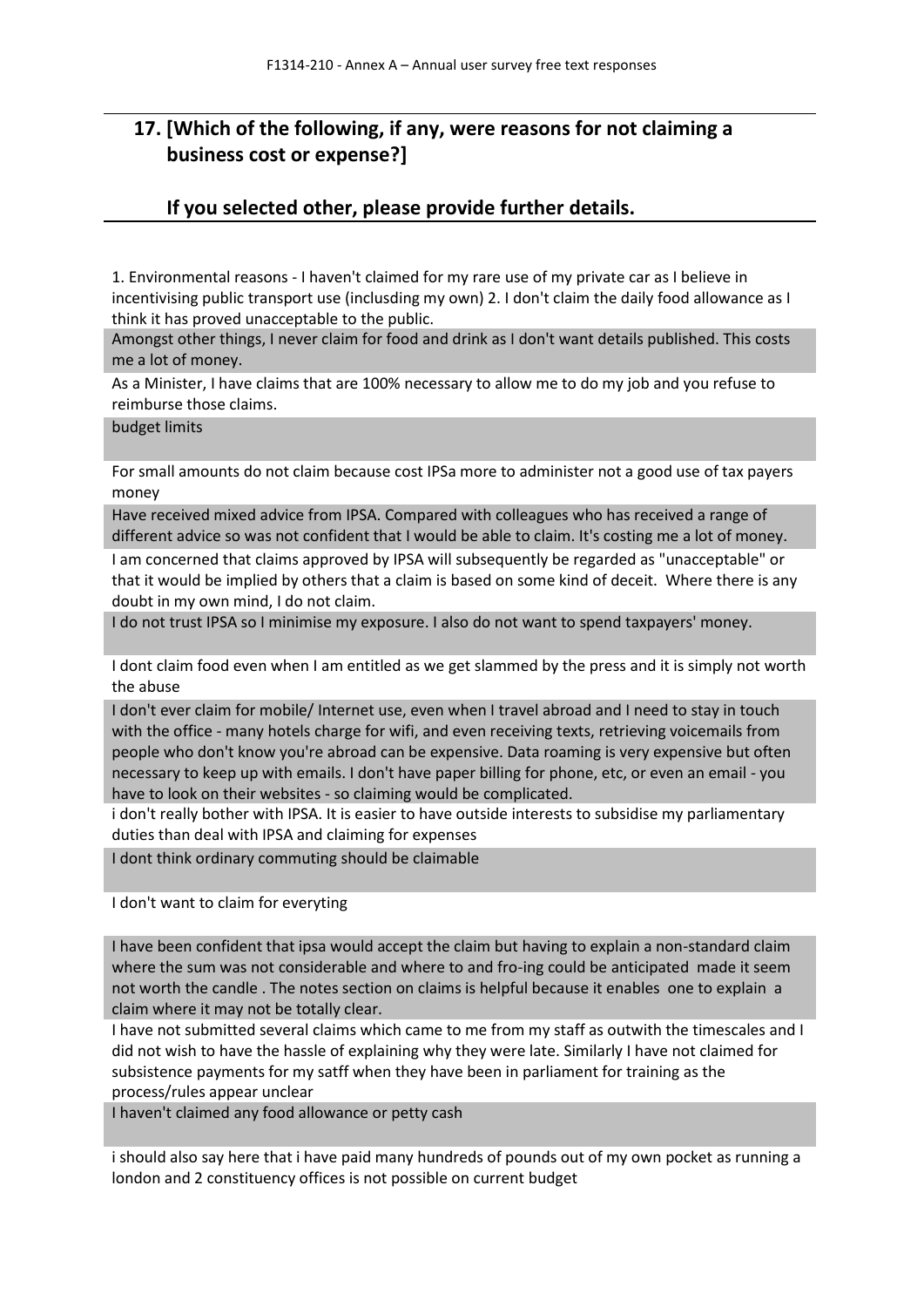I was over the 3 months deadline and couldn't be bothered to argue about it!

In common with a number of members, I continue to pay mortgages on property in London and the constituency when I would be entitled to claim rent for a flat. Essentially I am saving the tax payer a considerable sum by paying my own 'expenses' out of taxed income. IPSA may want to consider whether an optional 'flat rate' payment at a lower level than the rent which could be claimed might encourage more members to save the tax payer money in this way.

IPSA refuse to defend MPs expenses so I do not claim for about £100 per month as there is a lack of education from IPSA on what MPs expenses are.

Life is too short

Local mileage and parking, under a value of c,£3.00, on ground of too much admin for a small claim.

Local newspapers delight in highlighting charges for a few pounds and the system plays into their hands highlighting in minute detail every such claim. No-one recognises such fees add up and are fair.

Many MPs are aware which of their colleagues claim which aspects of expenses, or which they don't - it varies due to circumstances. Many do not claim all at all for some aspects: be that subsistence, hospitality, mileage or rent etc. that they are perfectly entitled too but the system in place is too time consuming and complicated and not worth the effort to go through regularly whether on a weekly or monthly/b/tri monthly basis, in some areas no matter what amount can be claimed - it just isn't worth the hassle. Analyse the amounts an MP could have claimed, but didnt and publish that league table and total - with some reasons why it is so big. You cannot claim the money isnt required, but it is reality that MPs are subsiding their roles despite the other financial pressures we have IPSA to thank for... do you get it yet?

Missed the three month deadline. My foult really but as no one would lose out as long as it is within same year can nt see purpose of three month rule.

my staff often dont bother to recover work related rail fares saying it is too difficult and time consuming

Strictly some of these reasons are connected, because a small claim would take to long I haven't claimed them. There are other claims that I haven't made because they are too old. Just because something is over three months old is no reason to reject it. Believe it or not my priority is serving my constituents not getting claims completed.

The allowances are inadequate ande do not cover the full scope of an MP's work - particularly the 0% overnight accomodation rise whilst Central London rents were rising at 8% pa. It cost me about £1500 pa on this, and other areas, just to do my job.

The fact that even rejected claims are published, no matter if they are done in good faith does lead me to hesitate to claim some items

the rules don't allow all of what are real costs of doing the job.

unable to locate receipt

What I dont claim for is meals on late night sittings, simply because I am not sure that this is appropriate and I would not want to be highlighted as someone who claims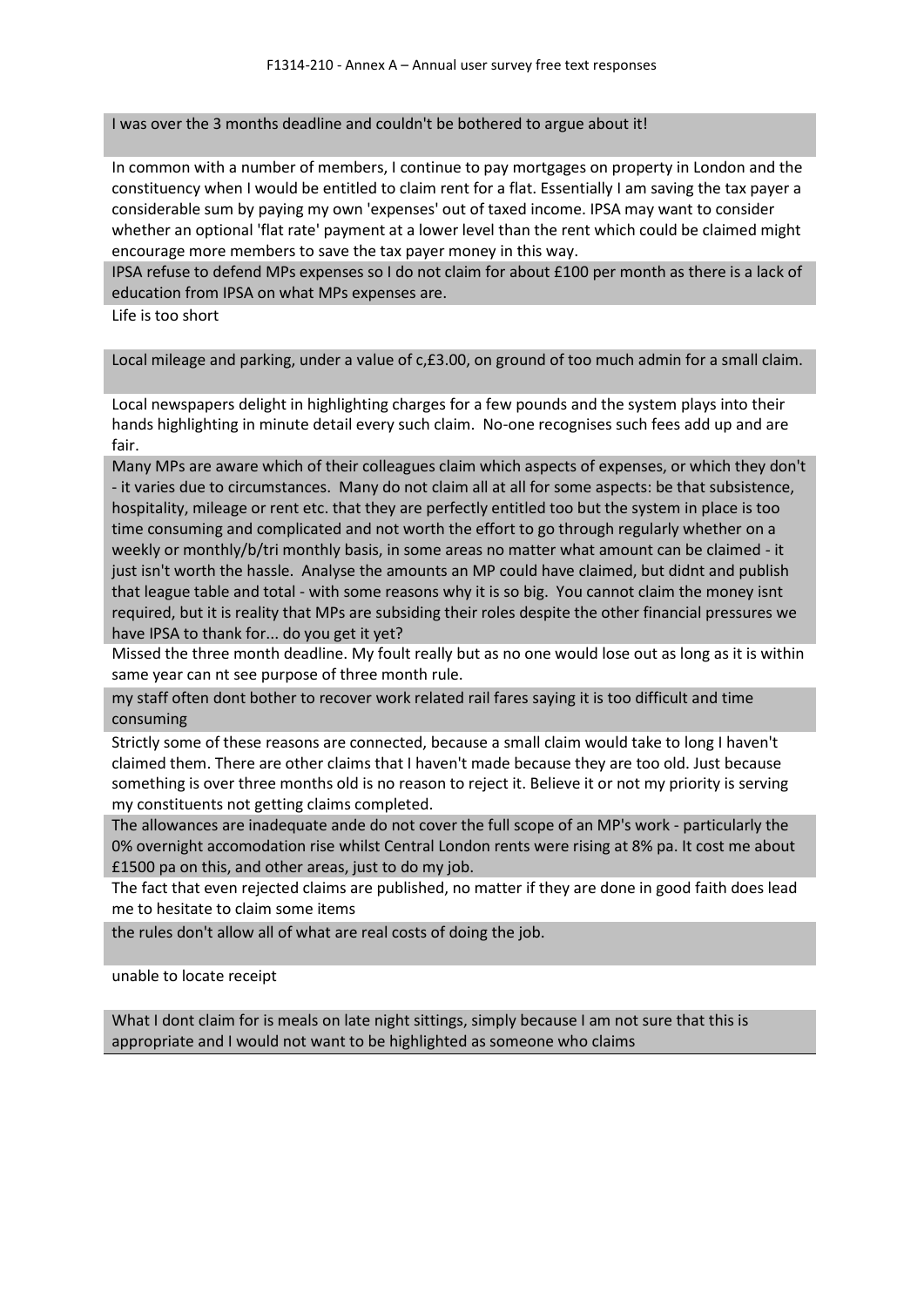# **18. Please use the box below if there are any further comments you would like to make about IPSA's administration of the** *MPs' Scheme of Business Costs and Expenses***.**

Access to ipsa staff would be helpful An apology is in order when IPSA make a mistake , or lose an original receipt, try to reclaim twice monies due, put claim through incorrectly.

All dealings with IPSA are necessarily overhead to be minimised. I am grateful I do not need or have a second home. There is no sign that IPSA appreciates that politics is categorically different from both business and official service. We are not officials or indeed employees. We are not here to administer but to lead and we should do so as citizens. Finally, there is little sign that IPSA seriously wishes to rebuild the reputation of Parliament. IPSA appears more concerned with its own reputation for holding MPs to account. Let us not forget that the previous shenanigans were as a result of Parliament avoiding settling the issue of pay openly. Where is the proactive defence of MPs? Perhaps this issue will change with a change of board.

as someone who is claiming for accomodation in the north of the country rather than london, Ipsa seem ot have little understanding of conditions outside of London.

Be friendlier! The call centre staff are friendly on the phone but letters are officious and unhelpful in tone. Payroll is inept and also have lied to me. Comparing notes with colleagues we have received different advice and I have been told absolutelty no, another colleague received a yes on the same issue. I have not confidence in them. They take up ridiculous amounts of time and advice is worse than inconsistent. I have been reduced to tears and so have colleagues. I'm all for transparency but why we ever moved payroll to IPSA I don't know. Why don't you outsource the process to another body and stop pretending you give advice. It would be cheaper and a better service. YOu cost far too much anyway.

Collecting in, scanning and storing every single receipt - right down to the most trivial level - seems a very onerous and largely pointless exercise.

I am likely to stand down in 2015 due to IPSA's handling of pay and expenses. The public nit picking makes us all feel like greedy criminals. IPSA seem to have no concept of the job or comparibilities. For example MPs standing down will be expected to spend 2 months winding down their office for no pay. Tell me another job where that happens?

I am pretty cross that I have just had to give up the small one bedroom flat I have been renting as an MP on and off for eight years which was within the accommodation budget under the old system, has been borderline under the new one and is now too expensive for it because IPSA gave virtually no increase at all in the budget for accommodation this year despite the fact that London rents are obviously rising and my landlord wouldn't accept no increase yet again. I think this allowance is now wholly unrealistic. On one major estate agent website I found nothing at all in central London within the IPSA limit. Because you don't allow the virement of expenses from one budget to another I can't even subsidise it by reducing expenditure elsewhere. I am now having to waste time looking for really basic studio accommodation further from parliament in central London which just means less time working when I'm here and more travelling to the flat and back. I suppose I could ask my PA to look for hotel accommodation for me every week but having tried this for a period, it is unreliable in peak season and takes more of her time (or mine if I did it every week) and often can't be reliably booked in advance because of changeable parliamentary business. I could move further out but that is yet more time and expense travelling and since I commute at least six hours a week already to get here in the first place I rather resent having to spend even more of my week travelling instead of doing what is already a very demanding job.

I am very concerned about the cost of the IPSA operation.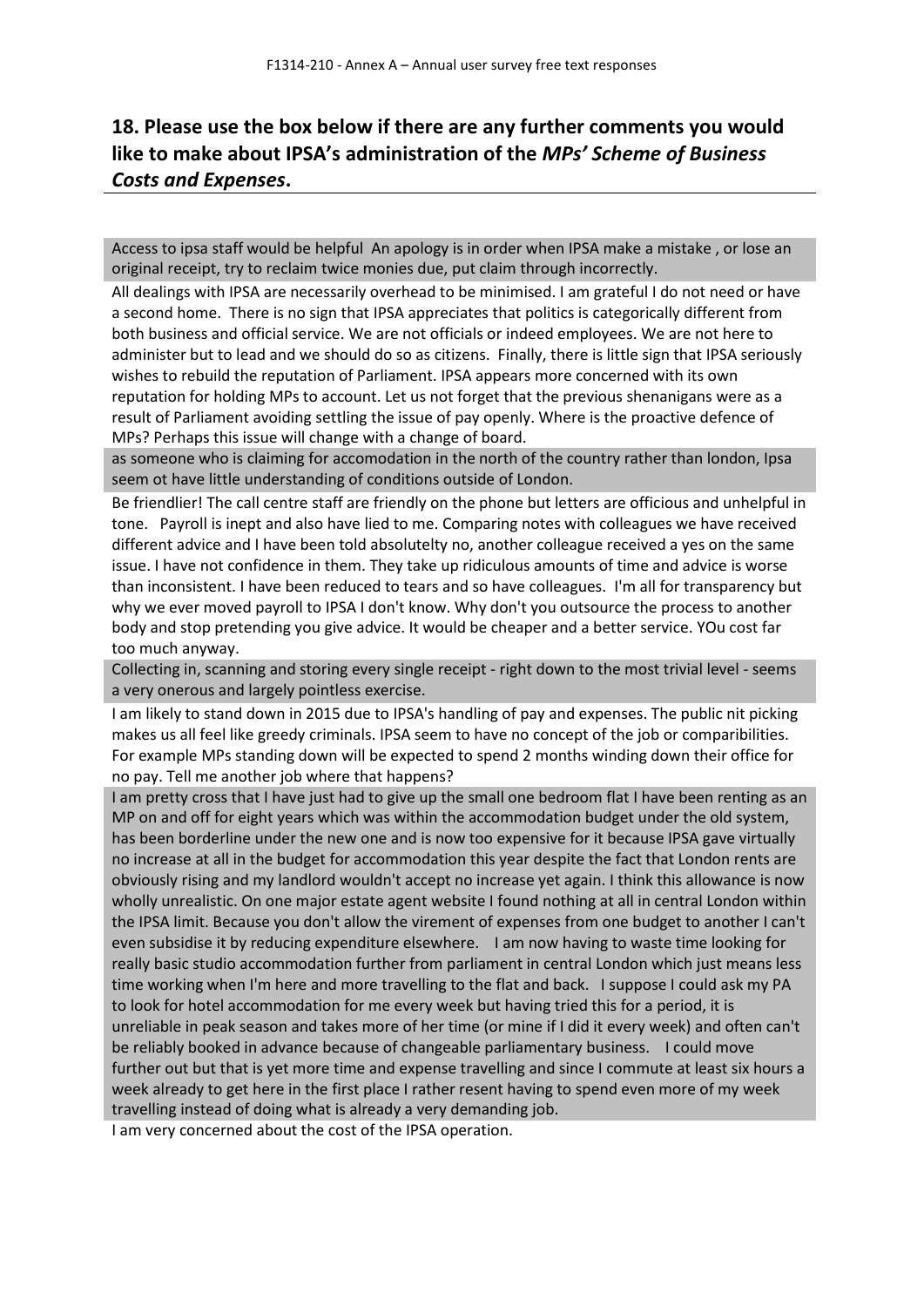I am very supportive of the scheme with only two specific and one general concern; 1. Payment card forms are far too complicated and make using the card a pain 2. Consistency and not blaming an MP when IPSA treat an identical claim in a different manner. Many of us are concerned about our reputations and find a rejected claim to be a big issue. Such a claim resulting from a change of emphasis from IPSA is deeply frustrating and more than any other issue creates a distrust of the system On a more general point I find the publication of IPSA information to be damaging to an MP due to the lack of context provided by IPSA. For example, both myself and another colleague were slaughtered in the press for claiming first class travel whilst another local MP was portrayed as a saint for his minimal claims. A few weeks later when further information was published it transpired that the 'saint' had the highest car travel claim in the region and thus he was slaughtered and we were the heroes. Thus we were all abused in our local press simply because IPSA provided no context. This fosters a degree of resentment of the organisation that is damaging and could be avoided if there was a little thought given to the consequences. Despite the above I stress that I support the intentions of the system and apart from the payment card forms it is much easier to use than it was in 2010 and I have very few complaints about slow payments which were a blight during the first few months.

I believe ipsa have made great progress in being more helpful with queries. However, there are still some apects which seem petty and time consuming.

I dealt with someone on the phone recently who was really good.

I feel that IPSA offers a very poor service where MPs have children particulary when travelling and seem to have very little understanding of the role MPs play and the practicalties of performing the role.

I have been constantly amazed how often IPSA has managed to lose paperwork or provide comopletely contradictory advice.

I know you are trying to be helpful but the failure to have a point of contact and inability to communicate clearly makes me feel like my constituents who struggle with faceless organisations. IPSA could learn a lot by being transparent and approachable.

I object strongly to you wasting time and money on surveys of what we should be paid.

I repeat my plea that the phone lines should be open in the morning too

I would repeat my plea for a small allowance, with the emphasis on small, for incidentals that could be claimed without the need for inputting into the system or needing to provide invoices.

If there is no progress in improving the cost of running IPSA by simplifying the processes and trusting the MP more, IPSA should be closed down. Why on earth isn't a simple spread sheet sufficient?

Improvement to website in terms of speed and loading times. Longer availability of phone lines. Update website to run on googlechrome.

Increase of payment card use; Reverse the hours of validators availability for guidance. N.B. This is the most negative change IPSA has made; Better feedback from validators on reasons for delays in claims validation. Stop the inconsistency of dealing with claims. send all claims back if MP,s err in submission. registering a refusal before discussing a claim with the MP should not happen.

IPSA assumes that I can find the time to read each and every bulletin and guidance note produced which are often too long and not clearly set out or wellwritten. I simply cannot keep up with all of the info and changes and rely on my proxy to keep me informed which on the whole works. But I have from time to time missed a deadline by a day or two and consider the utter inflexibility of IPSA on these occasions to be intolerable as the claims or requests are still completely valid and the money is there to meet them. Also the inability to be able to speak to an IPSA official with decision making status at reasonable notice is quite unacceptable.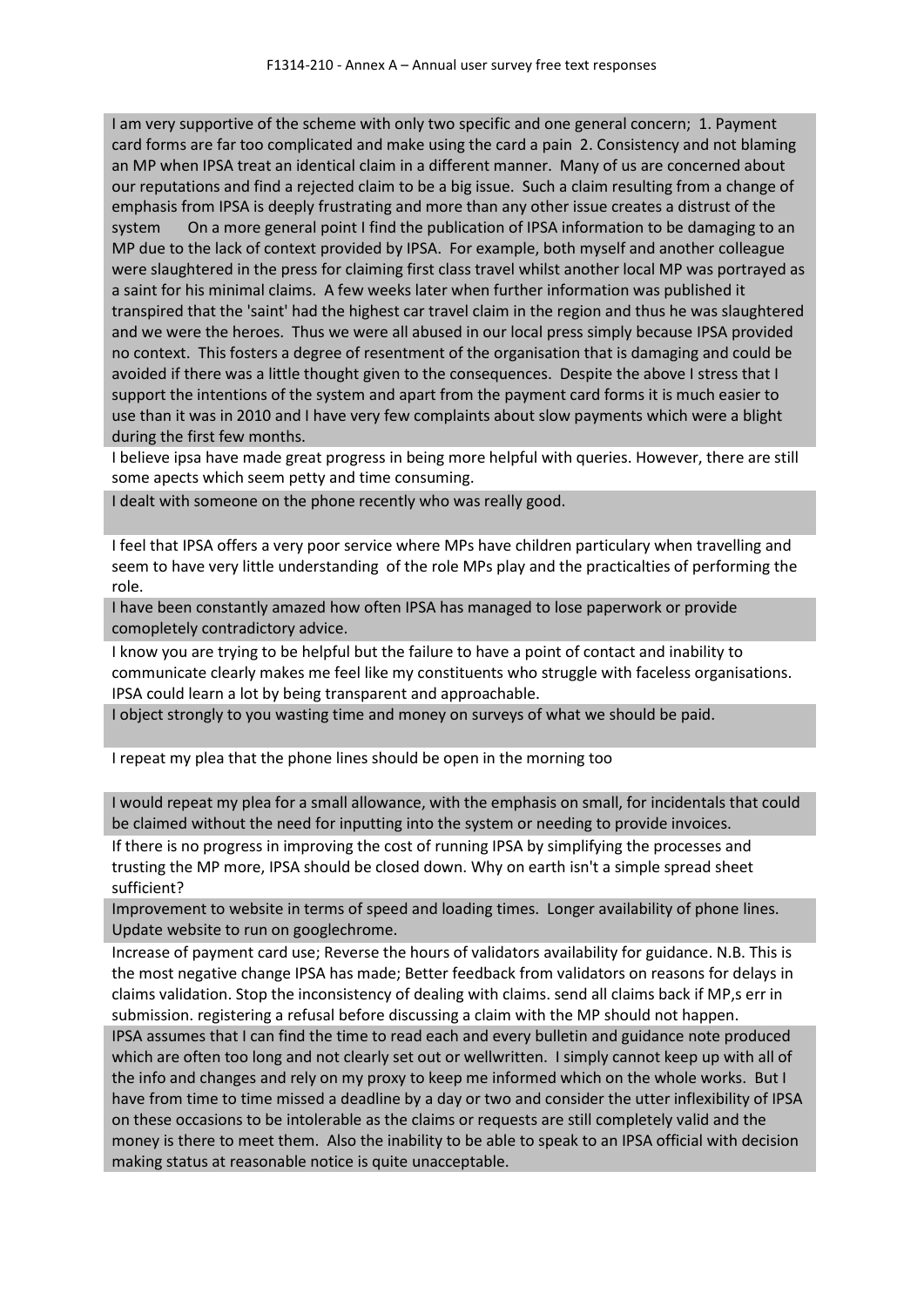IPSA does not see its role as supporting MPs in performing their duties. It places its own processes above the responsibilities of MPs. It does not undersatnd the demands and expectations of constituents and has interferes with the relationships MPs have with the people they represent. It is not the role of IPSA to dictate to MPs how they should do their job. We have elections through which electors judge whether MPs are providing value for money it is not for IPSA to guess what constituents think on these matters. Many inner city MPs have very heavy caseloads and IPSA should allow them extra resources if they require them. I calculate that I have paid approximately £500 in the past year out of my own pocket which IPSA has either refused or I have failed to claim due to the three month cut off. The system is designed to suit IPSA not the busy lifestyles of MPs. I have had a claim refused despite other claims for the same item being paid in the past without IPSA demanding extra paperwork. The inconsistency and incompetence is unacceptable.

IPSA is a very difficult and, at times, unpleasant service for MPs to use. It is far too time consuming and fails to adequately compensate MPs for expenses incurred in pursuing their job. I was not caught up in the expenses scandal but, since your arrival, it now costs me about £1500 per annum to remain an MP.

IPSA need to defend what the system is better. The recent reports of "business" travel was a nonsense as it depends on which airport you travel from that determine the categorisation on the receipt. IPSA left individual MPs to defend that and this is totally unacceptable. IPSA need to be clearer on the system and what is for the support of MPs. My local newspaper reported that my expenses last year were the equivalent to a pre tax salary of £300,000 a year. The IPSA response was no comment. Totally unacceptable.

IPSA seems to be a very bureaucratic and expensive organisation existing to pay relatively small sums to a small number of people. Any business would manage this function with a tiny fraction of the cost and establishment.

it is a fantasy on your part to suggest that mps do not have to put their hands into their own pockets for work related costs. unfortunately ipsa are now as afraid of the press as mps are.

It is still too cumbersome and requiring of more effort than should be necessary

It is too detailed and complicated and does not reimburse MPs for the true range of additional costs of being an MP.

It still feels as if IPSA has been set up to punish MPs for the excesses of the last Parliament not to recompense them fairly for the expenses of doing the job. All MPs do the job slightly differently and IPSA's rigid rules structure does not allow sufficient flexibility and is far too aware of public and press reaction to treat MPs fairly.

It would be very helpful if IPSA were to receive calls in the mornings It would be helpful if decisions could be made in advance of expenses being incurred Rules are not always clear, eg claiming taxi fares Improve the software system

It would help if decisions could be more consistent. If the claim is out of the usual it can be very difficult to get an answer from the helpline.

ludicrously top heavy and bureaucratic.

My only complaint is that sometimes IPSA steps over into acting like the employer of my staff

My staff (who handle all this) have highlighted how pleasant and helpful the staff are at IPSA. Indeed, they enjoy speaking with the staff. Where I have had any experience of IPSA, I have also found them both helpful and intelligent, and extremely personable. One observation is to have limited periods of the day for contact, but my staff seem pretty relaxed about this, so this is merely an observation as opposed to criticism. A second is that being a comlete luddite with regard both expenses and IT, were I handling this myself I might have a different comment. But since my staff are more competent than I in both these areas (both proper IT training and trained bookkeeper), I take their advice regarding IPSA and they consider the service efficient, personable and well run.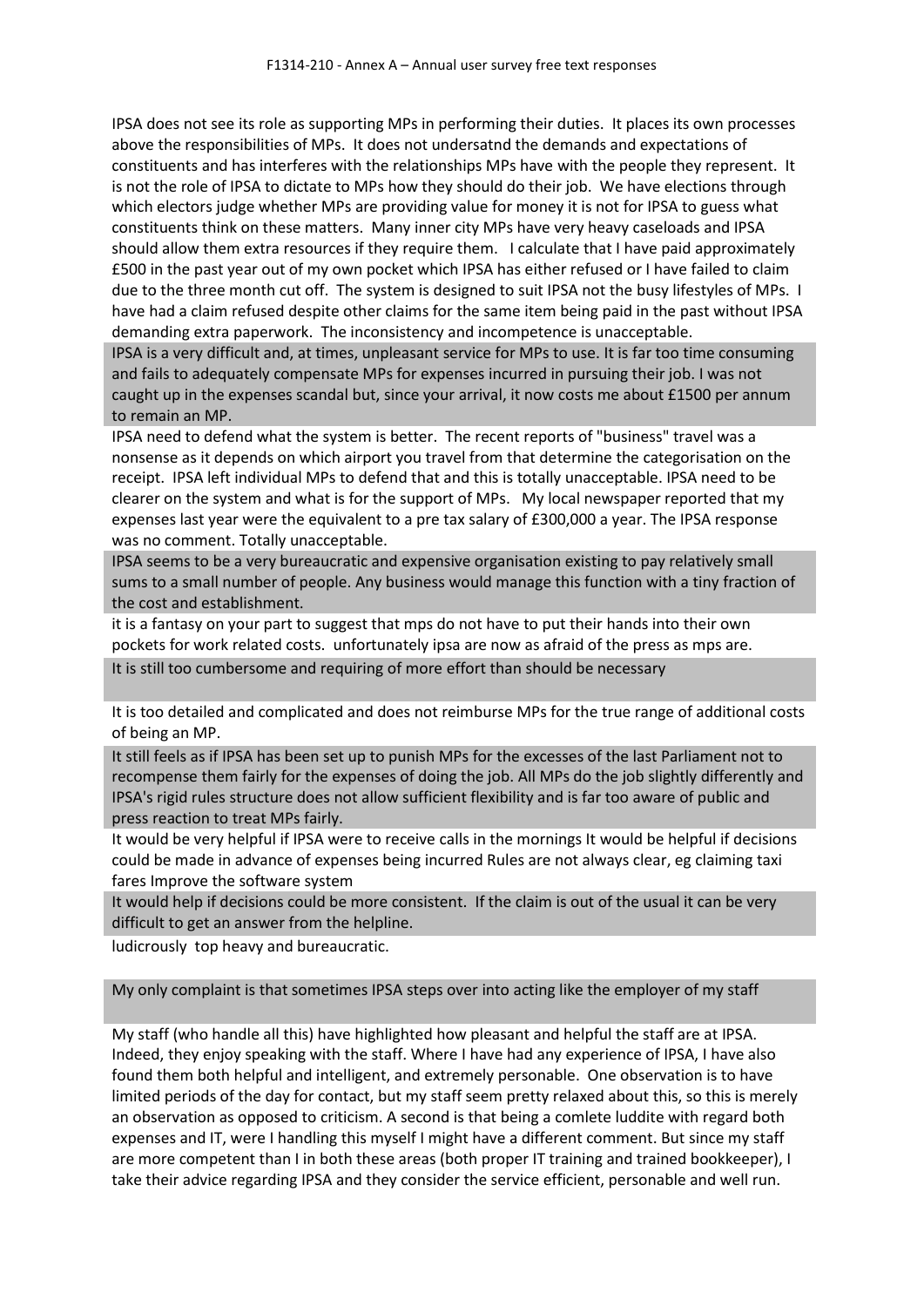#### NONE

None.

#### On balance i am pleased with the service I receive from IPSA

Pay the expenses so that we can pay our bills on time. I have had to pay fines countless times waiting for reimbursement. All other corporations are within 5 days and not 20. Pay taking into account of weekends. Have staff available 9 to 5 and not 1 to 5 as this is just inoperable to the MPs. Stop asking stupid questions that are not covered in the handbook like give more details of your distances when claiming travel. It is not in the handbook so why ask as what we do is confidential and would be a human rights case if we were not MPs and fearful of the press. Ditch the brainless reconciliation of what's blatantly obvious on a credit card statement. It makes no sense and is a waste of tome to those that are running the country. What is it all for? Have a complaints system for MPs that we can address quickly and efficiently instead if going through committees. When there is a question that is answers pay immediately instead of waiting another period for payment. I have has times where the claim has timed out and had to be reapplied for due to Ipsa procrastination. Most of all play by the rules of other corporations and pay on time. PHONING ONLY AFTER 1PM IS UNREASONABLE

Please can we have a paper based option so I never again have to log into your website!

Please have a phone line open from 9-5

please improve the speed and efficiency of the website, it wouldnt be tolerated in the private sector

please make the monthly payement scheme as easy as possible for the regular things like mobile phones. Good luck with increasing MPs pay, I think we are all going to be damned for it...even though it is the right thing to do.

The administration is over bureaucratic but at least it works. Only the Auditors can tell us if it is good value. My main complaint is that I am spending over £8,000 per year out of my own pocket as the rules don't permit reimbursement.

The claims system is such a poor piece of software it would be laughable if it were not so serious and time consuming. It should be replaced with something less complex. It smacks of being built by engineers for engineers (admirable people) not for users. Some simple improvements such as using the same reference number for a claim that is returned rather than creating another one, improving menus and choices, and speaking to the human beings who put the data in would be sensible interim steps.

The computer system is very cumbersome. The number of keystrokes just to make and print a claim, then we have to make a copy, file it, send it to you, match the incoming payment with the claim, make the payment etc. Payments are made without a reference to what the claim was for and so we then have to track back. As expenses are so sensitive, I do not want to burden a staff member with the responsibility of doing it and so I spend 10 hours a month of MP time operating the system. Decisions to reject have been inconsistently applied and invariably overriden when I appeal. Monthly direct debits are not easy to handle as there is no current invoice and if these could be done as an annual claim of 12 payments that would save a lot of time. Similarly, small weekly rental payments to advice surgeries - it would be very helpful if they could be paid direct. More councils are letting you park by mobile phone which means there's no receipt to claim against for parking.

The fact that staff training has to go through an MPs personal bank account and cannot be put on the payment card is ludicrous - all expenses are far as possible should be paid directly by IPSA or on